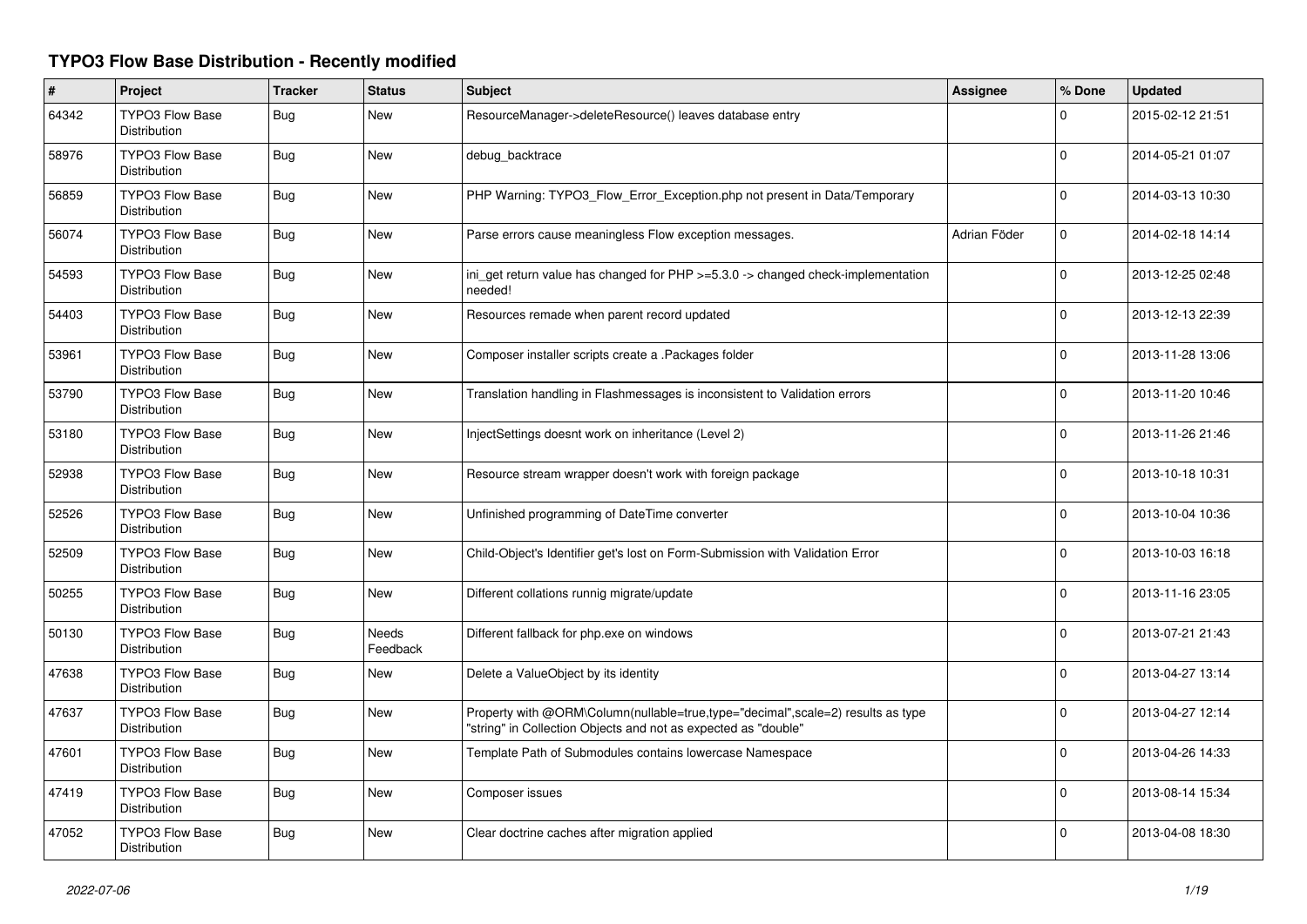| $\#$  | Project                                       | <b>Tracker</b> | <b>Status</b>       | <b>Subject</b>                                                                    | <b>Assignee</b>        | % Done      | <b>Updated</b>   |
|-------|-----------------------------------------------|----------------|---------------------|-----------------------------------------------------------------------------------|------------------------|-------------|------------------|
| 46244 | TYPO3 Flow Base<br>Distribution               | <b>Bug</b>     | <b>Under Review</b> | Remove call to PHP_BINDIR in CoreCommandController                                |                        | U           | 2013-03-19 11:39 |
| 45413 | <b>TYPO3 Flow Base</b><br>Distribution        | Bug            | <b>Under Review</b> | Overriding boolean properties using Objects yaml is broken                        |                        | 100         | 2013-12-10 13:26 |
| 44684 | <b>TYPO3 Flow Base</b><br>Distribution        | <b>Bug</b>     | New                 | Authorization header redirect in .htaccess strips the Basic-prefix                |                        | 0           | 2014-09-16 23:41 |
| 41843 | <b>TYPO3 Flow Base</b><br><b>Distribution</b> | Bug            | <b>New</b>          | Composer and rename issues (umbrella issue)                                       |                        | 60          | 2013-01-15 17:19 |
| 45164 | TYPO3 Flow Base<br><b>Distribution</b>        | Feature        | Accepted            | Define syntax for validation rules in YAML                                        | Karsten<br>Dambekalns  | 0           | 2013-02-05 10:52 |
| 28964 | TYPO3 Flow Base<br>Distribution               | Feature        | New                 | Integrate Behat tool for BDD                                                      |                        | $\Omega$    | 2011-08-13 16:03 |
| 54373 | TYPO3 Flow Base<br>Distribution               | Task           | <b>New</b>          | Rename Arrays::removeEmptyElementsRecursively to<br>removeNullElementsRecursively |                        | 0           | 2013-12-13 09:35 |
| 51183 | TYPO3 Flow Base<br>Distribution               | Task           | New                 | CLI improvements                                                                  |                        | 50          | 2015-02-25 17:45 |
| 47423 | <b>TYPO3 Flow Base</b><br>Distribution        | Task           | <b>Under Review</b> | Decouple TYPO3.Party from Flow                                                    | Christian Müller       | 0           | 2013-04-22 09:34 |
| 44078 | TYPO3 Flow Base<br>Distribution               | Task           | <b>New</b>          | Probably false behavior in symlinked environment                                  |                        | 0           | 2012-12-18 13:17 |
| 41508 | <b>TYPO3 Flow Base</b><br>Distribution        | Task           | <b>Under Review</b> | Replace Jasmine by Buster.js                                                      |                        | $\Omega$    | 2012-10-01 20:58 |
| 39432 | TYPO3 Flow Base<br><b>Distribution</b>        | Task           | <b>New</b>          | Clarify introducing properties                                                    |                        | 0           | 2012-07-31 23:34 |
| 33308 | TYPO3 Flow Base<br>Distribution               | Task           | <b>New</b>          | General date and time handling rules                                              |                        | $\Omega$    | 2012-03-06 16:05 |
| 42408 | TYPO3 Flow Base<br>Distribution               | Story          | <b>New</b>          | Locale Detection / Selection                                                      |                        | 0           | 2013-06-11 13:31 |
| 42407 | <b>TYPO3 Flow Base</b><br>Distribution        | Story          | New                 | <b>Asset Management</b>                                                           |                        | 0           | 2012-10-26 09:02 |
| 59019 | TYPO3 Flow Base<br>Distribution               | Suggestion     | New                 | Add marker for lazyloaded properties to \TYPO3\Flow\var_dump                      |                        | 0           | 2014-05-22 10:15 |
| 38875 | TYPO3 Flow Base<br>Distribution               | Suggestion     | New                 | Have a Translator object available in action controllers                          |                        | 0           | 2012-07-11 15:00 |
| 35420 | <b>TYPO3 Flow Base</b><br>Distribution        | Suggestion     | New                 | Review use of try / catch in the Security Framework                               | Andreas Förthner 10    |             | 2012-03-31 00:00 |
| 38459 | TYPO3.Eel                                     | <b>Bug</b>     | New                 | Accessing a not present property/method should error verbosely                    | Sebastian<br>Kurfuerst | $\mathbf 0$ | 2012-08-07 17:06 |
| 38379 | TYPO3.Eel                                     | Feature        | New                 | Implement a Eel-ViewHelper                                                        |                        | $\mathbf 0$ | 2013-04-08 11:03 |
| 42240 | TYPO3.Eel                                     | Task           | New                 | Make Eel usable outside of TYPO3 Flow                                             |                        | $\mathbf 0$ | 2012-10-21 12:32 |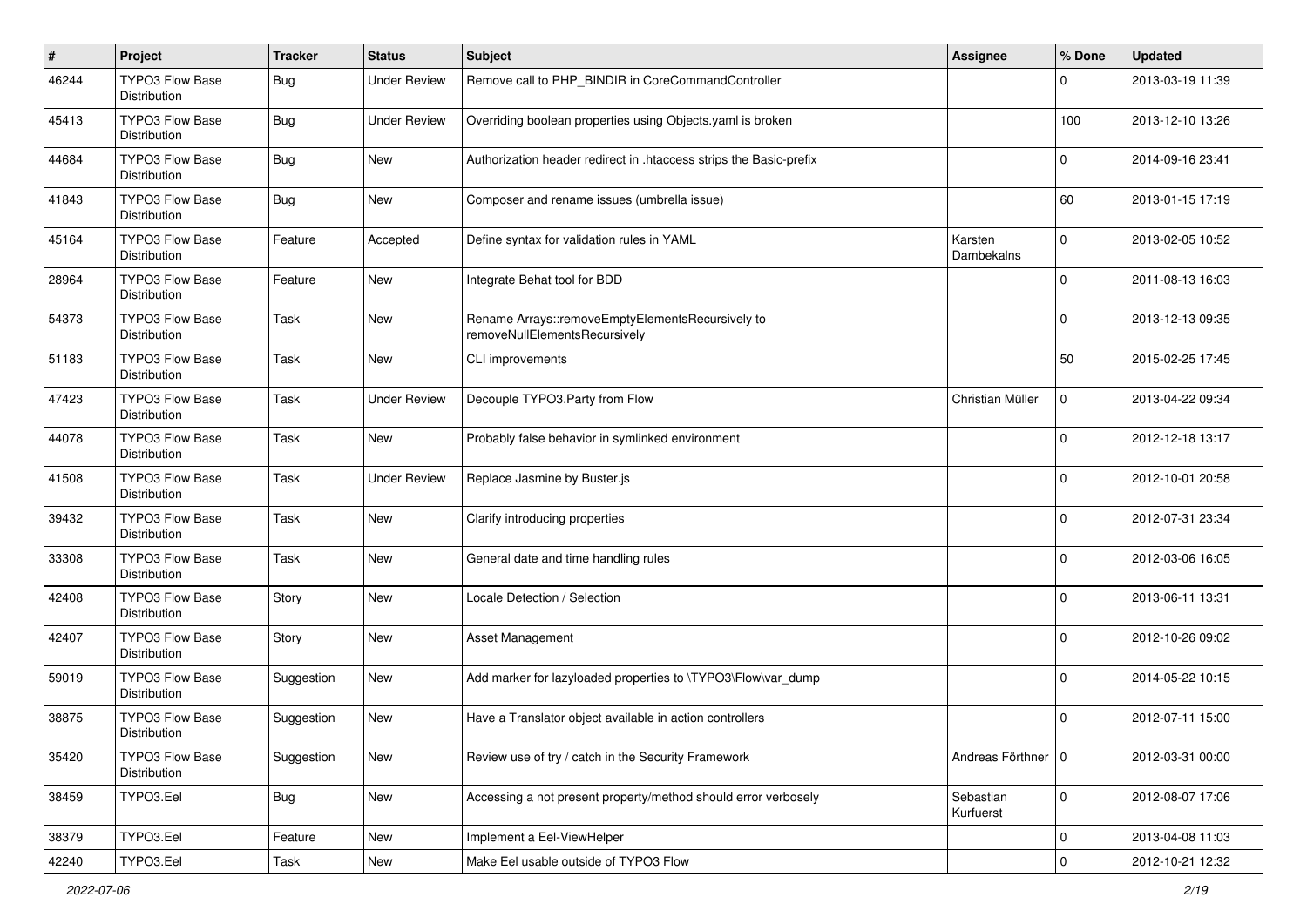| $\vert$ # | Project    | <b>Tracker</b> | <b>Status</b>            | <b>Subject</b>                                                                                      | <b>Assignee</b>       | % Done         | <b>Updated</b>   |
|-----------|------------|----------------|--------------------------|-----------------------------------------------------------------------------------------------------|-----------------------|----------------|------------------|
| 65684     | TYPO3.Flow | <b>Bug</b>     | New                      | Could not acquire lock for ClassLoader cache creation                                               | Sebastian Heuer       | $\Omega$       | 2015-03-12 15:07 |
| 62740     | TYPO3.Flow | <b>Bug</b>     | New                      | Add check on literal in TypeHandlingUtility::isCollectionType                                       |                       | $\Omega$       | 2014-11-06 20:06 |
| 62009     | TYPO3.Flow | <b>Bug</b>     | New                      | Rewrite URI Filename could be empty                                                                 |                       | 0              | 2014-10-07 11:03 |
| 59878     | TYPO3.Flow | <b>Bug</b>     | New                      | TYPO3\Flow\Core\Booting\Exception\SubProcessException thrown in file Scripts.php                    |                       | $\Omega$       | 2014-06-25 15:29 |
| 59747     | TYPO3.Flow | <b>Bug</b>     | <b>New</b>               | TYPO3\Flow\Error\Exception thrown in file ErrorHandler.php                                          |                       | $\Omega$       | 2014-06-20 21:28 |
| 59442     | TYPO3.Flow | <b>Bug</b>     | <b>Under Review</b>      | Composite primary keys including foreign entity don't work                                          |                       | $\overline{0}$ | 2014-11-27 09:34 |
| 59366     | TYPO3.Flow | <b>Bug</b>     | <b>Under Review</b>      | fix* lifecycle callbacks should not be registered for unproxied entities                            |                       | 0              | 2014-11-27 09:41 |
| 59357     | TYPO3.Flow | <b>Bug</b>     | New                      | Using the PackageManager directly instead of the Interface results in unexpected<br>behavior        |                       | l 0            | 2014-06-05 14:34 |
| 59322     | TYPO3.Flow | <b>Bug</b>     | <b>New</b>               | Mssing field exception should show missing migrations as well                                       |                       | $\Omega$       | 2014-06-04 06:47 |
| 59140     | TYPO3.Flow | Bug            | New                      | TYPO3\Flow\Error\Exception thrown in file ErrorHandler.php                                          |                       | 0              | 2014-05-27 15:51 |
| 59084     | TYPO3.Flow | <b>Bug</b>     | New                      | if 403 Exception show reason                                                                        |                       | $\mathbf 0$    | 2014-05-24 18:20 |
| 59049     | TYPO3.Flow | <b>Bug</b>     | New                      | TYPO3\Flow\Error\Exception thrown in file ErrorHandler.php                                          |                       | $\Omega$       | 2014-05-22 23:34 |
| 59023     | TYPO3.Flow | <b>Bug</b>     | New                      | BooleanConverter should not convert empty values to boolean                                         |                       | $\Omega$       | 2014-06-10 14:04 |
| 58996     | TYPO3.Flow | Bug            | New                      | ResourceManager adding to persistence                                                               |                       | $\Omega$       | 2014-06-25 14:38 |
| 58975     | TYPO3.Flow | <b>Bug</b>     | New                      | Fix command for Linux in Qucikstart documentation                                                   |                       | 100            | 2014-05-21 19:47 |
| 58927     | TYPO3.Flow | <b>Bug</b>     | New                      | Overlapping ressouce definitions in Policy yaml resolved incorrectly                                |                       | $\Omega$       | 2014-05-19 15:19 |
| 58894     | TYPO3.Flow | <b>Bug</b>     | New                      | MySQL max key length exceeded during Neos setup                                                     |                       | $\Omega$       | 2014-05-17 22:37 |
| 58852     | TYPO3.Flow | <b>Bug</b>     | New                      | TYPO3\Flow\Security\Exception\AccessDeniedException should clarify which action<br>fails to execute |                       | $\Omega$       | 2014-05-16 09:36 |
| 58773     | TYPO3.Flow | <b>Bug</b>     | Accepted                 | Improve NoMatchingRouteException                                                                    | Bastian Waidelich   0 |                | 2014-05-13 15:59 |
| 58744     | TYPO3.Flow | Bug            | New                      | Can not split configuration in settings.yaml                                                        |                       | $\Omega$       | 2014-05-14 12:06 |
| 58494     | TYPO3.Flow | <b>Bug</b>     | <b>Needs</b><br>Feedback | Inifinite redirects if index.php presents in URI                                                    | Bastian Waidelich   0 |                | 2014-05-25 11:29 |
| 58193     | TYPO3.Flow | <b>Bug</b>     | <b>Under Review</b>      | Forward-port changelogs to master branch                                                            | Karsten<br>Dambekalns | $\Omega$       | 2014-05-23 18:11 |
| 58153     | TYPO3.Flow | <b>Bug</b>     | New                      | Session - Scope, Property with interface annotation fails at wakeup                                 |                       | $\Omega$       | 2014-04-24 12:46 |
| 57972     | TYPO3.Flow | <b>Bug</b>     | New                      | Missing @ManyToOne in example for resource                                                          |                       | $\mathbf 0$    | 2014-04-16 06:32 |
| 57815     | TYPO3.Flow | <b>Bug</b>     | New                      | Invalid resources are saved in the persistent resources folder                                      |                       | l 0            | 2014-04-10 22:02 |
| 57796     | TYPO3.Flow | <b>Bug</b>     | New                      | XLIFF Fails if id === nodedata                                                                      |                       | 0              | 2014-04-09 21:43 |
| 57541     | TYPO3.Flow | <b>Bug</b>     | <b>Under Review</b>      | Content Security: operands work intrinsically differently in Rewrite and Manual check               |                       | 0              | 2014-04-03 09:06 |
| 57450     | TYPO3.Flow | <b>Bug</b>     | New                      | International E-Mail addresses (umlauts, etc.) are not validated correctly                          |                       | 0              | 2014-04-30 14:58 |
| 57437     | TYPO3.Flow | Bug            | New                      | Composer package replacement is not supported                                                       |                       | 0              | 2014-03-30 23:12 |
| 57374     | TYPO3.Flow | Bug            | New                      | Persisted entities saved in session are not resolved                                                |                       | l O            | 2014-04-03 09:43 |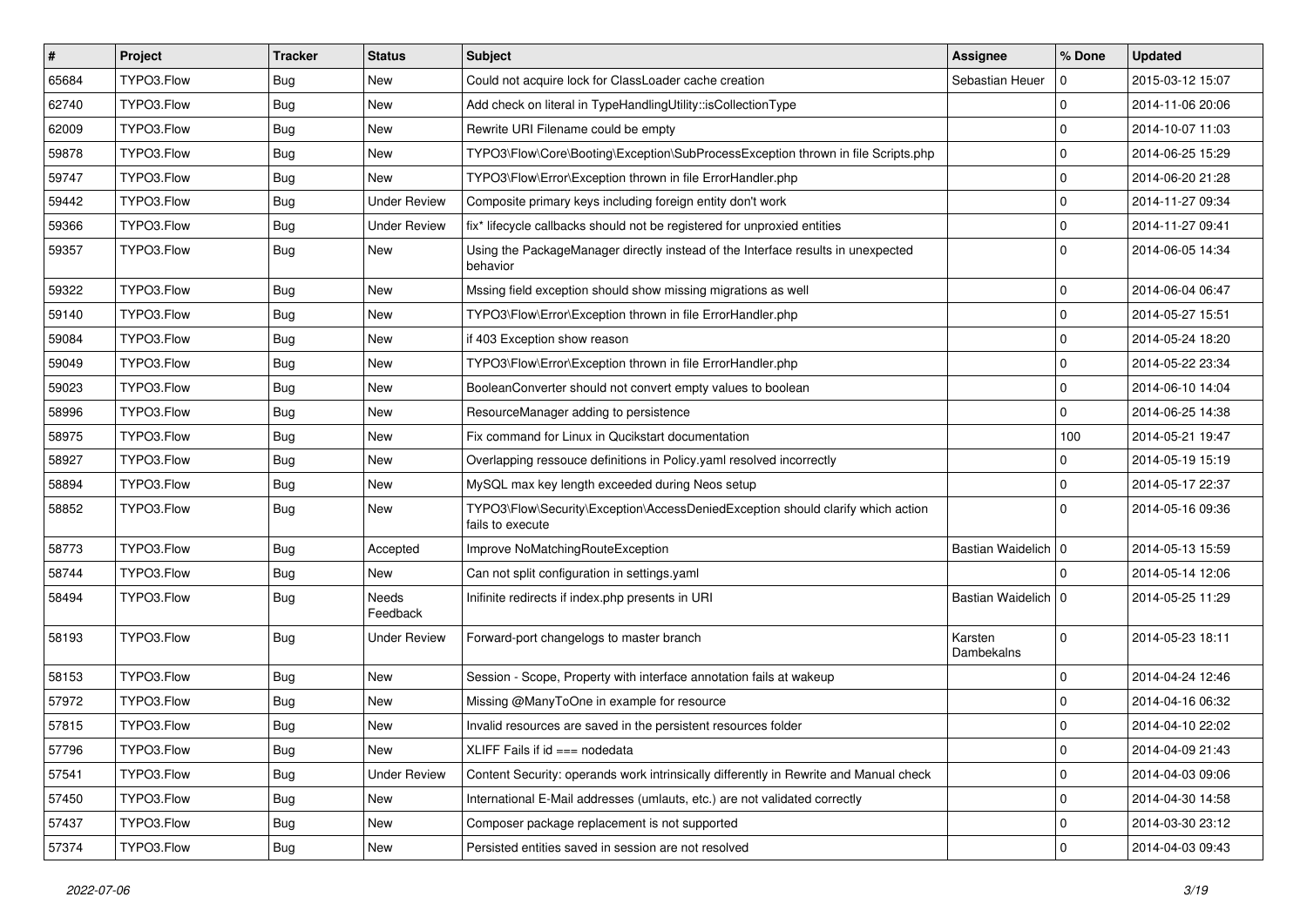| $\vert$ # | <b>Project</b> | <b>Tracker</b> | <b>Status</b>       | Subject                                                                                                              | <b>Assignee</b>       | % Done      | <b>Updated</b>   |
|-----------|----------------|----------------|---------------------|----------------------------------------------------------------------------------------------------------------------|-----------------------|-------------|------------------|
| 56856     | TYPO3.Flow     | Bug            | <b>Under Review</b> | Fix StandardView Template                                                                                            |                       | $\Omega$    | 2015-02-25 11:25 |
| 56601     | TYPO3.Flow     | <b>Bug</b>     | <b>Under Review</b> | PersistenceManager wrong handling of ORM\ld                                                                          |                       | $\Omega$    | 2015-02-16 17:56 |
| 56573     | TYPO3.Flow     | <b>Bug</b>     | New                 | Converting by Flow\Identity                                                                                          |                       | l 0         | 2014-04-09 13:10 |
| 56544     | TYPO3.Flow     | <b>Bug</b>     | New                 | FLOW Exception on tar package inclusion via composer                                                                 |                       | $\Omega$    | 2014-03-20 14:38 |
| 56107     | TYPO3.Flow     | <b>Bug</b>     | <b>New</b>          | Property mapping configuration only supports one wildcard at a time                                                  |                       | $\Omega$    | 2014-02-19 10:33 |
| 55954     | TYPO3.Flow     | <b>Bug</b>     | New                 | Associations to ValueObjects should not be cascade all'd                                                             |                       | $\Omega$    | 2015-02-05 11:00 |
| 55937     | TYPO3.Flow     | <b>Bug</b>     | <b>New</b>          | FlashMessage queue is lost                                                                                           |                       | $\Omega$    | 2014-02-12 17:03 |
| 55306     | TYPO3.Flow     | <b>Bug</b>     | <b>Under Review</b> | Filenames should not exceed 255 characters                                                                           | Christian Müller      | 0           | 2015-10-04 21:35 |
| 54744     | TYPO3.Flow     | <b>Bug</b>     | <b>New</b>          | System.log contains many NOTICE Flow The argument "workspace" declared in<br>pointcut does not exist in method TYPO3 |                       | $\Omega$    | 2014-02-12 09:07 |
| 54589     | TYPO3.Flow     | <b>Bug</b>     | <b>New</b>          | Role parent is not removed from roles MM table                                                                       |                       | $\Omega$    | 2013-12-24 15:32 |
| 54549     | TYPO3.Flow     | <b>Bug</b>     | New                 | PackageManager::createPackage is incompatible to PackageManagerInterface                                             |                       | $\mathbf 0$ | 2013-12-21 14:42 |
| 54458     | TYPO3.Flow     | <b>Bug</b>     | <b>New</b>          | Missing Version Number in packages                                                                                   |                       | $\mathbf 0$ | 2013-12-28 18:13 |
| 54451     | TYPO3.Flow     | <b>Bug</b>     | New                 | No functionality at Apache environments with suexec                                                                  |                       | $\Omega$    | 2014-01-01 18:22 |
| 54446     | TYPO3.Flow     | <b>Bug</b>     | New                 | Cache filebackend 'include once'                                                                                     |                       | $\Omega$    | 2014-01-29 15:22 |
| 54381     | TYPO3.Flow     | <b>Bug</b>     | New                 | TYPO3\Flow\Core\Booting\Exception\SubProcessException thrown in file Scripts.php                                     |                       | $\mathbf 0$ | 2014-02-06 11:14 |
| 54181     | TYPO3.Flow     | <b>Bug</b>     | New                 | Use date default timezone get() instead of ini get('date.timezone')                                                  |                       | $\Omega$    | 2015-06-01 18:54 |
| 54146     | TYPO3.Flow     | <b>Bug</b>     | <b>New</b>          | Different sorting of arguments in ACL Patterns doesnt work                                                           | Christian Müller      | 0           | 2013-12-02 19:23 |
| 54046     | TYPO3.Flow     | <b>Bug</b>     | New                 | Removal of ValueObjects from a ManyToMany relationship is not possible                                               |                       | $\Omega$    | 2015-02-05 11:01 |
| 53851     | TYPO3.Flow     | <b>Bug</b>     | New                 | TYPO3\Flow\Core\Booting\Exception\SubProcessException thrown in file Scripts.php                                     |                       | $\Omega$    | 2014-01-01 00:00 |
| 53620     | TYPO3.Flow     | <b>Bug</b>     | New                 | Move Classes/TYPO3/Flow/Composer to own Package                                                                      |                       | $\mathbf 0$ | 2014-01-01 16:02 |
| 53533     | TYPO3.Flow     | <b>Bug</b>     | <b>New</b>          | Class reflection assumes reverse PSR-0, can lead to fail in autoloader                                               |                       | $\Omega$    | 2013-11-11 21:05 |
| 53350     | TYPO3.Flow     | <b>Bug</b>     | Accepted            | Trying to create a Link in an Template in CLI Context should provide a helpful<br>exception                          | Bastian Waidelich   0 |             | 2013-11-05 15:00 |
| 53262     | TYPO3.Flow     | <b>Bug</b>     | <b>New</b>          | FileBakend have some race condition                                                                                  | Dominique Feyer   0   |             | 2013-11-01 10:48 |
| 53224     | TYPO3.Flow     | <b>Bug</b>     | <b>New</b>          | Constructor in subclass breaks call chain leading to missing identifier / uuid                                       |                       | l 0         | 2013-10-30 12:06 |
| 53189     | TYPO3.Flow     | <b>Bug</b>     | New                 | Blog tutorial no longer works                                                                                        | Philipp Maier         | $\mathbf 0$ | 2013-10-29 09:50 |
| 52945     | TYPO3.Flow     | Bug            | <b>New</b>          | Excluded classes should only be excluded from reflection but still autoloaded                                        |                       | $\Omega$    | 2013-10-19 12:52 |
| 52909     | TYPO3.Flow     | <b>Bug</b>     | New                 | Class Loader fallback to non-proxy hides fatal errors                                                                |                       | 0           | 2013-10-17 11:24 |
| 52430     | TYPO3.Flow     | <b>Bug</b>     | New                 | Cannot convert from UUID to auto-increment ID                                                                        |                       | 0           | 2013-10-01 15:48 |
| 52185     | TYPO3.Flow     | Bug            | New                 | PositionalArraySorter should detect recursive dependencies                                                           |                       | 0           | 2013-09-23 13:02 |
| 52014     | TYPO3.Flow     | <b>Bug</b>     | New                 | Migration makes fields NOT NULL even though not true                                                                 |                       | 0           | 2013-10-15 18:27 |
| 52005     | TYPO3.Flow     | Bug            | New                 | TYPO3\Flow\Error\Exception thrown in file ErrorHandler.php                                                           |                       | 0           | 2013-09-14 14:22 |
| 51972     | TYPO3.Flow     | Bug            | New                 | Joins for every deep property constraint make cartesian selection                                                    | Adrian Föder          | 0           | 2013-09-13 10:04 |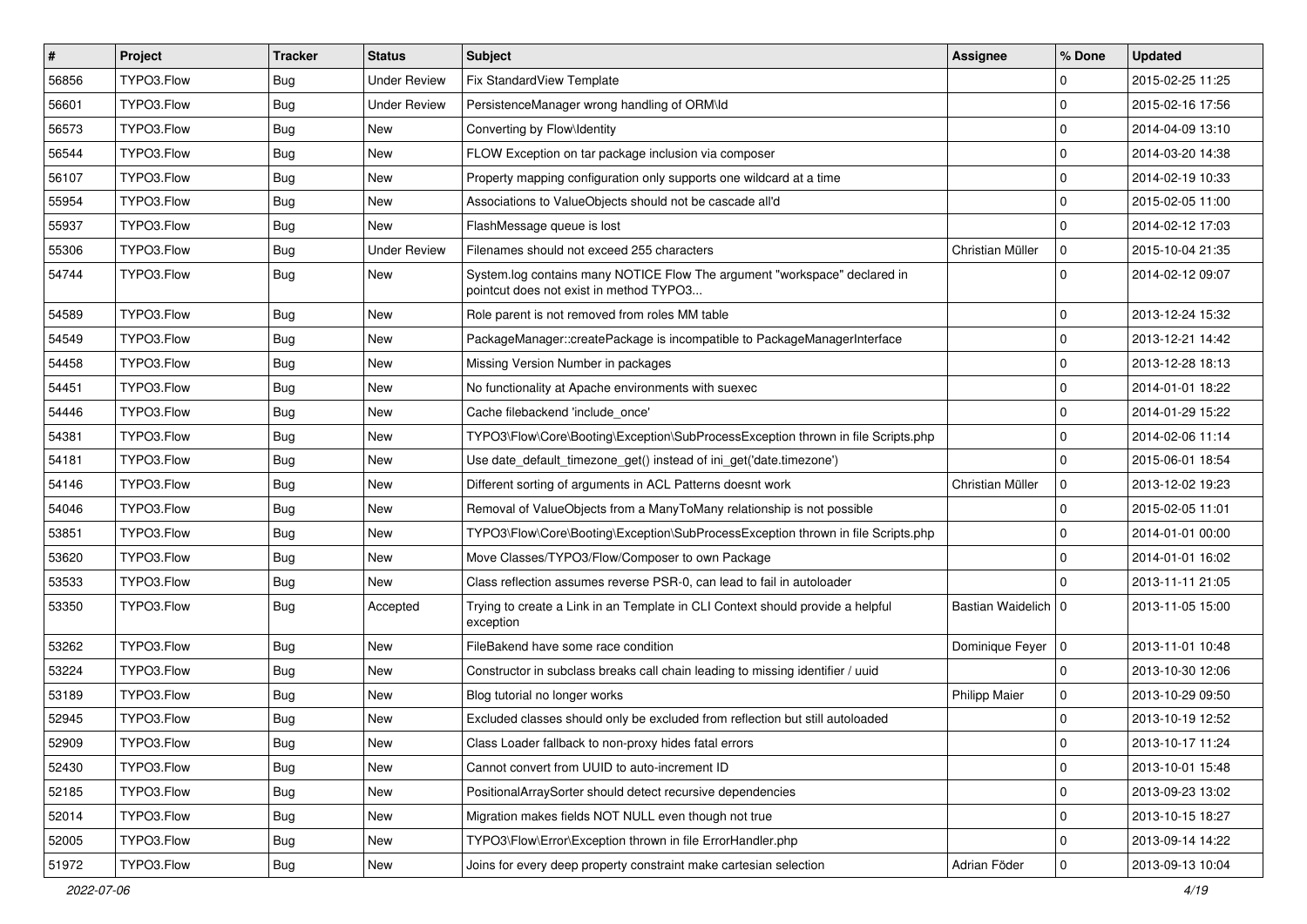| $\vert$ # | Project    | <b>Tracker</b> | <b>Status</b>       | <b>Subject</b>                                                                                                                         | <b>Assignee</b>       | % Done      | <b>Updated</b>   |
|-----------|------------|----------------|---------------------|----------------------------------------------------------------------------------------------------------------------------------------|-----------------------|-------------|------------------|
| 51847     | TYPO3.Flow | Bug            | <b>New</b>          | Overiding controller actions with other required parameter sets results in fatal error.                                                |                       | 0           | 2013-09-09 10:54 |
| 51811     | TYPO3.Flow | <b>Bug</b>     | <b>New</b>          | Improve session handle when the authenticated account is removed from persitance                                                       | Dominique Feyer       | $\mathbf 0$ | 2014-03-27 12:21 |
| 51809     | TYPO3.Flow | Bug            | <b>Under Review</b> | Commit "[BUGFIX] Published resources don't support symlinks" produces an fatal<br>error on Windows                                     | Adrian Föder          | 100         | 2015-06-13 12:51 |
| 51763     | TYPO3.Flow | Bug            | <b>New</b>          | HttpRequest always returns content of the current request                                                                              |                       | $\mathbf 0$ | 2015-02-20 12:53 |
| 51704     | TYPO3.Flow | <b>Bug</b>     | <b>New</b>          | TYPO3\Flow\Error\Exception thrown in file ErrorHandler.php                                                                             |                       | $\mathbf 0$ | 2013-09-17 08:42 |
| 51489     | TYPO3.Flow | Bug            | <b>New</b>          | Doctrine\Common\Annotations\AnnotationException thrown in file<br>AnnotationException.php                                              |                       | $\mathbf 0$ | 2014-02-06 10:20 |
| 51312     | TYPO3.Flow | <b>Bug</b>     | <b>New</b>          | Default php error handler generates warning (when loading<br>TYPO3\Flow\Error\Exception class)                                         |                       | $\Omega$    | 2013-08-24 16:07 |
| 51188     | TYPO3.Flow | <b>Bug</b>     | <b>New</b>          | Doctrine does not respect AOP-injected properties                                                                                      |                       | $\mathbf 0$ | 2013-12-07 11:13 |
| 51120     | TYPO3.Flow | Bug            | New                 | \TYPO3\Flow\Core\Booting::buildSubprocessCommand - wrong command if passed<br>more than one parameters                                 |                       | $\mathbf 0$ | 2013-12-11 16:33 |
| 50869     | TYPO3.Flow | <b>Bug</b>     | <b>New</b>          | key() invoked on object                                                                                                                |                       | $\mathbf 0$ | 2013-08-07 13:18 |
| 50395     | TYPO3.Flow | <b>Bug</b>     | Accepted            | Route cache caches routes for non dispatchable requests                                                                                | Bastian Waidelich   0 |             | 2013-10-14 12:00 |
| 50342     | TYPO3.Flow | <b>Bug</b>     | <b>New</b>          | PropertyMapper: Use of interface method before implementation check                                                                    |                       | 0           | 2013-07-23 16:42 |
| 50080     | TYPO3.Flow | Bug            | Needs<br>Feedback   | Broken concept for CLI/Web separation                                                                                                  | Karsten<br>Dambekalns | 0           | 2013-08-13 08:42 |
| 49801     | TYPO3.Flow | Bug            | New                 | TYPO3\Flow\Security\Exception\AccessDeniedException thrown in file<br>TYPO3 Flow Security Authorization AccessDecisionVoterManager.php |                       | $\mathbf 0$ | 2013-07-09 04:53 |
| 49780     | TYPO3.Flow | <b>Bug</b>     | <b>New</b>          | Roles are not synchronized                                                                                                             |                       | 0           | 2013-07-08 10:11 |
| 49566     | TYPO3.Flow | Bug            | New                 | NULL source values are not handled correctly                                                                                           | Adrian Föder          | $\mathbf 0$ | 2013-07-02 08:21 |
| 49423     | TYPO3.Flow | <b>Bug</b>     | <b>New</b>          | Role name and packageKey are not accessible                                                                                            |                       | 0           | 2013-09-05 10:26 |
| 49373     | TYPO3.Flow | Bug            | New                 | Methods policy with key "Controllers" is ignored                                                                                       |                       | 0           | 2013-06-24 10:03 |
| 49372     | TYPO3.Flow | <b>Bug</b>     | <b>New</b>          | ObjectConverter ignores implemented interface when mapping subtype                                                                     |                       | 0           | 2013-06-24 09:24 |
| 49011     | TYPO3.Flow | Bug            | <b>Under Review</b> | Support executing TYPO3. Flow inside a PHAR                                                                                            |                       | $\mathbf 0$ | 2014-10-03 15:21 |
| 48898     | TYPO3.Flow | <b>Bug</b>     | New                 | configuration for roles fails if one of Policy yaml files contain empty "roles array"                                                  | Christian Müller      | $\mathbf 0$ | 2013-06-05 19:06 |
| 48873     | TYPO3.Flow | <b>Bug</b>     | <b>New</b>          | Error when calling resourceManager->deleteResource on unpublished Resource                                                             |                       | $\Omega$    | 2013-06-05 13:46 |
| 48596     | TYPO3.Flow | Bug            | <b>Under Review</b> | Ignored Tags configuration should be easier to configure from packages                                                                 | Alexander Berl        | $\mathbf 0$ | 2015-02-14 13:00 |
| 48532     | TYPO3.Flow | <b>Bug</b>     | <b>Under Review</b> | JsonView Configuration behaves differently for arrays and objects                                                                      | Alexander Berl        | 0           | 2014-06-11 15:53 |
| 48430     | TYPO3.Flow | <b>Bug</b>     | <b>New</b>          | Default validator-messages are not correctly formatted                                                                                 |                       | $\mathbf 0$ | 2013-05-22 00:36 |
| 48429     | TYPO3.Flow | <b>Bug</b>     | <b>New</b>          | Remove- and update-actions on repository are not persisted                                                                             |                       | $\mathbf 0$ | 2013-05-24 18:44 |
| 48093     | TYPO3.Flow | <b>Bug</b>     | <b>New</b>          | AbstractCompositeValidators memory consumption continuously grow                                                                       |                       | $\mathbf 0$ | 2013-05-21 11:49 |
| 47950     | TYPO3.Flow | <b>Bug</b>     | New                 | import of remote resources                                                                                                             |                       | $\mathbf 0$ | 2013-05-21 11:52 |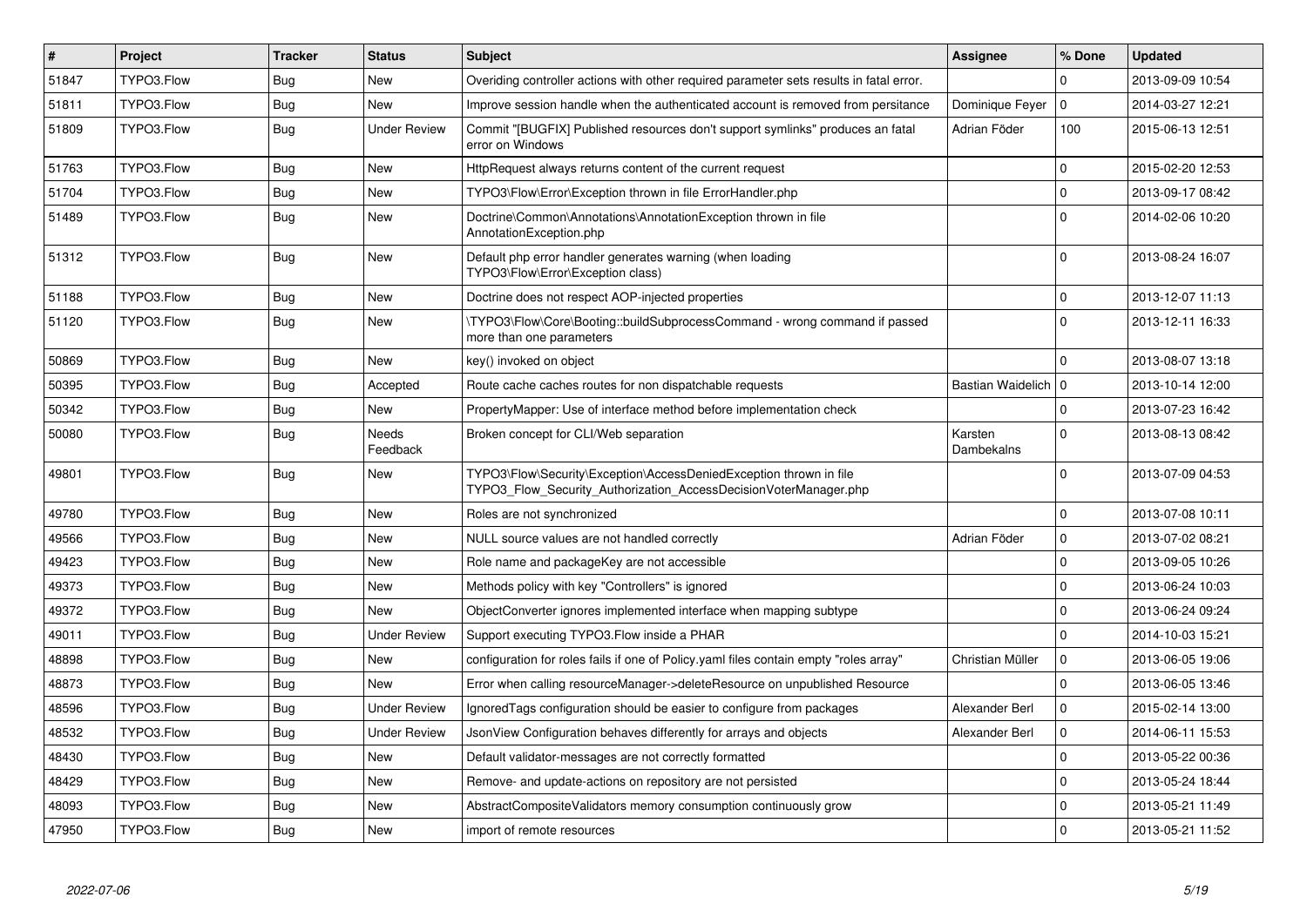| #     | Project    | <b>Tracker</b> | <b>Status</b>            | Subject                                                                                                                      | <b>Assignee</b>              | % Done      | <b>Updated</b>   |
|-------|------------|----------------|--------------------------|------------------------------------------------------------------------------------------------------------------------------|------------------------------|-------------|------------------|
| 47858 | TYPO3.Flow | Bug            | <b>Needs</b><br>Feedback | Remove .htaccess from Composer Installer Essentials                                                                          | Christopher<br><b>Hlubek</b> | 0           | 2013-08-14 15:35 |
| 47487 | TYPO3.Flow | Bug            | New                      | Functional test classes in package without classes are not compiled                                                          |                              | 0           | 2013-05-21 12:19 |
| 47429 | TYPO3.Flow | Bug            | New                      | Global policy files no longer allowed                                                                                        |                              | $\mathbf 0$ | 2013-07-14 19:20 |
| 47331 | TYPO3.Flow | Bug            | Accepted                 | ObjectManager shutdown with Dependency Injection Proxy causes fatal errors                                                   |                              | 0           | 2013-05-21 13:06 |
| 47325 | TYPO3.Flow | Bug            | <b>Under Review</b>      | ReflectionData and classSchema caches need not be freezable                                                                  |                              | 0           | 2013-05-21 13:08 |
| 47236 | TYPO3.Flow | Bug            | <b>Needs</b><br>Feedback | Error at offset 6279 of 6338                                                                                                 |                              | $\Omega$    | 2014-02-14 09:35 |
| 47073 | TYPO3.Flow | <b>Bug</b>     | New                      | Cookie causes Error after Update                                                                                             |                              | 0           | 2014-12-16 11:59 |
| 46974 | TYPO3.Flow | Bug            | Accepted                 | Original and Proxy class in one file makes it difficult to reach 100% code coverage for<br>functional tests                  | Christian Müller             | 0           | 2013-05-21 13:28 |
| 46716 | TYPO3.Flow | <b>Bug</b>     | New                      | Empty class names in Dependencylnjection proxy code when using Caches /<br>Factory-created dependencies                      |                              | $\mathbf 0$ | 2013-05-21 13:22 |
| 46689 | TYPO3.Flow | <b>Bug</b>     | <b>New</b>               | The new ClassLoader swallows Fatal Errors                                                                                    | Marc Neuhaus                 | 0           | 2013-05-14 09:21 |
| 46210 | TYPO3.Flow | Bug            | Needs<br>Feedback        | securityContext->getParty() in the initializeObject() method of a session-Scope object<br>throws exception on second request |                              | $\Omega$    | 2013-03-27 10:44 |
| 46120 | TYPO3.Flow | Bug            | New                      | Important step missing in the installation chapter                                                                           |                              | 0           | 2013-03-08 10:23 |
| 46097 | TYPO3.Flow | <b>Bug</b>     | <b>New</b>               | Logged in user gets session of an other logged in user                                                                       | Robert Lemke                 | 0           | 2013-03-07 12:52 |
| 46073 | TYPO3.Flow | Bug            | <b>Under Review</b>      | Scripts::executeCommand must be usable outsite of TYPO3.Flow                                                                 |                              | 0           | 2013-03-06 19:14 |
| 46066 | TYPO3.Flow | <b>Bug</b>     | New                      | Currency formatter uses wrong format for ISO 4217 currency codes                                                             |                              | $\mathbf 0$ | 2013-03-06 16:29 |
| 46010 | TYPO3.Flow | Bug            | <b>New</b>               | Generating a DiscriminatorMap with base class in different namespace does not work                                           |                              | 0           | 2013-03-04 12:30 |
| 45917 | TYPO3.Flow | Bug            | New                      | RoutePartHandler transliteration must be improved                                                                            |                              | 0           | 2014-02-17 09:13 |
| 45669 | TYPO3.Flow | Bug            | <b>New</b>               | PersistentObjectConverter does not convert ValueObjects by identity                                                          |                              | $\mathbf 0$ | 2013-02-20 17:59 |
| 45640 | TYPO3.Flow | Bug            | New                      | Every relation is set to cascade=all if the related entity is no aggregate root                                              |                              | 0           | 2013-02-20 15:31 |
| 45623 | TYPO3.Flow | <b>Bug</b>     | <b>New</b>               | SQL error when calling TYPO3. Blog Setup controller                                                                          |                              | $\mathbf 0$ | 2013-02-21 12:16 |
| 45611 | TYPO3.Flow | Bug            | <b>New</b>               | Destruction of session after logout should be configurable                                                                   |                              | 0           | 2013-02-19 16:41 |
| 45405 | TYPO3.Flow | <b>Bug</b>     | Accepted                 | Uncaught Exception in DynamicRoutePart                                                                                       | Bastian Waidelich   0        |             | 2014-03-05 11:19 |
| 45386 | TYPO3.Flow | Bug            | New                      | Package::buildArrayOfClassFiles tries to determine class names from file paths                                               |                              | $\mathbf 0$ | 2013-02-11 19:54 |
| 45272 | TYPO3.Flow | Bug            | New                      | Related Value Objects get deleted by default cascading                                                                       |                              | $\mathbf 0$ | 2013-02-08 13:50 |
| 45249 | TYPO3.Flow | <b>Bug</b>     | New                      | Update composer project-create command listing                                                                               |                              | 0           | 2013-02-07 15:17 |
| 45041 | TYPO3.Flow | <b>Bug</b>     | New                      | Set file permissions doesnt work                                                                                             |                              | $\mathbf 0$ | 2013-08-14 15:35 |
| 44361 | TYPO3.Flow | <b>Bug</b>     | New                      | TYPO3\Flow\I18n\Formatter\DatetimeFormatter - caching DATETIME type                                                          |                              | $\mathbf 0$ | 2013-08-14 15:35 |
| 44244 | TYPO3.Flow | <b>Bug</b>     | New                      | defaultOrderings aren't applied on related objects                                                                           |                              | 0           | 2013-01-09 18:41 |
| 44203 | TYPO3.Flow | Bug            | Needs<br>Feedback        | Session implementation is still racy                                                                                         | Robert Lemke                 | $\mathbf 0$ | 2013-08-14 15:35 |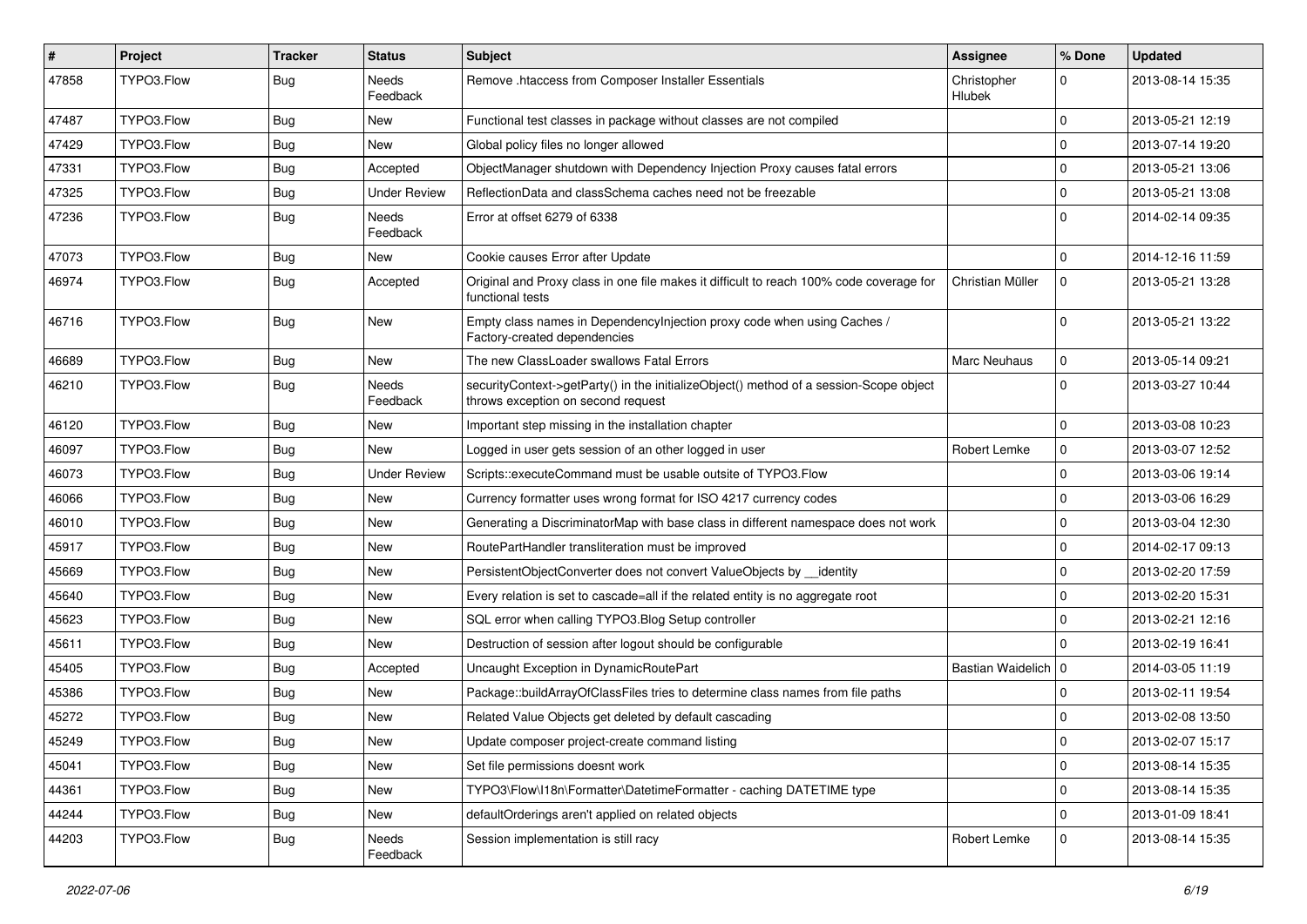| $\vert$ # | Project    | <b>Tracker</b> | <b>Status</b>            | <b>Subject</b>                                                                                               | <b>Assignee</b>       | % Done      | <b>Updated</b>   |
|-----------|------------|----------------|--------------------------|--------------------------------------------------------------------------------------------------------------|-----------------------|-------------|------------------|
| 44186     | TYPO3.Flow | Bug            | New                      | Request does not accept custom Content-Type                                                                  |                       | $\Omega$    | 2013-08-14 15:35 |
| 44185     | TYPO3.Flow | Bug            | New                      | XML body always need a root node                                                                             |                       | $\Omega$    | 2013-08-14 15:35 |
| 44184     | TYPO3.Flow | <b>Bug</b>     | New                      | Request arguments are not merged correctly for single object actions                                         |                       | $\mathbf 0$ | 2013-08-14 15:35 |
| 44148     | TYPO3.Flow | <b>Bug</b>     | New                      | Documentation for executeCommand() needs clarification                                                       |                       | $\mathbf 0$ | 2013-08-14 15:35 |
| 43967     | TYPO3.Flow | Bug            | New                      | Error in evaluating orphanRemoval in Flow Annotation driver                                                  |                       | $\mathbf 0$ | 2013-01-03 11:00 |
| 43947     | TYPO3.Flow | <b>Bug</b>     | New                      | Redirect to login after Session timeout                                                                      |                       | $\Omega$    | 2012-12-13 12:35 |
| 43621     | TYPO3.Flow | <b>Bug</b>     | <b>Under Review</b>      | Composer installer overwrites Settings.yaml.example                                                          | Karsten<br>Dambekalns | $\Omega$    | 2013-11-26 19:12 |
| 43541     | TYPO3.Flow | <b>Bug</b>     | <b>New</b>               | Incomplete classes path detection for PSR-0                                                                  |                       | $\mathbf 0$ | 2013-08-14 15:35 |
| 43192     | TYPO3.Flow | <b>Bug</b>     | Accepted                 | findByIdentifier() for non-persisted objects not working for custom identifier properties                    | Karsten<br>Dambekalns | $\Omega$    | 2013-05-21 13:28 |
| 43190     | TYPO3.Flow | Bug            | Accepted                 | Misleading exception message for incompatible database structure                                             | Karsten<br>Dambekalns | $\Omega$    | 2013-08-14 15:35 |
| 42888     | TYPO3.Flow | <b>Bug</b>     | <b>Needs</b><br>Feedback | ResourceManager chokes on non existing files                                                                 |                       | $\Omega$    | 2012-11-12 18:02 |
| 42606     | TYPO3.Flow | Bug            | <b>New</b>               | Content Security with nested objects                                                                         |                       | $\Omega$    | 2012-12-13 12:35 |
| 42601     | TYPO3.Flow | <b>Bug</b>     | <b>Under Review</b>      | Content Security: QOM rewriting is omitted if used in certain cases in an Action<br>Controller               | Robert Lemke          | 100         | 2013-08-14 15:35 |
| 42520     | TYPO3.Flow | Bug            | <b>New</b>               | Cache must be flushed globally for package state changes                                                     |                       | $\Omega$    | 2015-02-25 17:45 |
| 42101     | TYPO3.Flow | Bug            | <b>New</b>               | Proxyclasses are not rebuild in Development context unless cache is empty                                    |                       | $\mathbf 0$ | 2013-08-14 15:35 |
| 41727     | TYPO3.Flow | <b>Bug</b>     | Accepted                 | @Flow\Identity and @ORM\InheritanceType("JOINED") can't be used together                                     | Karsten<br>Dambekalns | $\Omega$    | 2013-01-21 17:15 |
| 41533     | TYPO3.Flow | <b>Bug</b>     | Needs<br>Feedback        | Ignored object-validation in editAction when redirecting back from updateAction                              |                       | $\mathbf 0$ | 2012-10-10 09:27 |
| 41496     | TYPO3.Flow | <b>Bug</b>     | New                      | Upload identical Resources, deleting fails                                                                   |                       | $\mathbf 0$ | 2012-10-01 17:57 |
| 41148     | TYPO3.Flow | <b>Bug</b>     | New                      | Converting of ValueObjects                                                                                   |                       | $\Omega$    | 2012-12-13 12:35 |
| 41029     | TYPO3.Flow | Bug            | Accepted                 | Method security is also evaluating abstract classes                                                          | Karsten<br>Dambekalns | $\Omega$    | 2013-01-19 21:55 |
| 40824     | TYPO3.Flow | <b>Bug</b>     | Needs<br>Feedback        | Modified action controller methods not detected properly                                                     | Andreas Förthner   0  |             | 2012-10-01 20:33 |
| 40802     | TYPO3.Flow | <b>Bug</b>     | Accepted                 | Documentation mistake (authentication)                                                                       | Karsten<br>Dambekalns | $\Omega$    | 2014-03-20 14:13 |
| 40410     | TYPO3.Flow | <b>Bug</b>     | Needs<br>Feedback        | Exception when using Apc, Memcached of Redis cache backend for reflection status<br>and object configuration | Karsten<br>Dambekalns | $\mathbf 0$ | 2012-10-25 15:56 |
| 40283     | TYPO3.Flow | <b>Bug</b>     | New                      | New constructor in grandparent class not called                                                              |                       | $\mathbf 0$ | 2012-12-13 12:35 |
| 39791     | TYPO3.Flow | <b>Bug</b>     | New                      | Reflection data of old aspect is not removed                                                                 |                       | $\Omega$    | 2013-08-14 15:40 |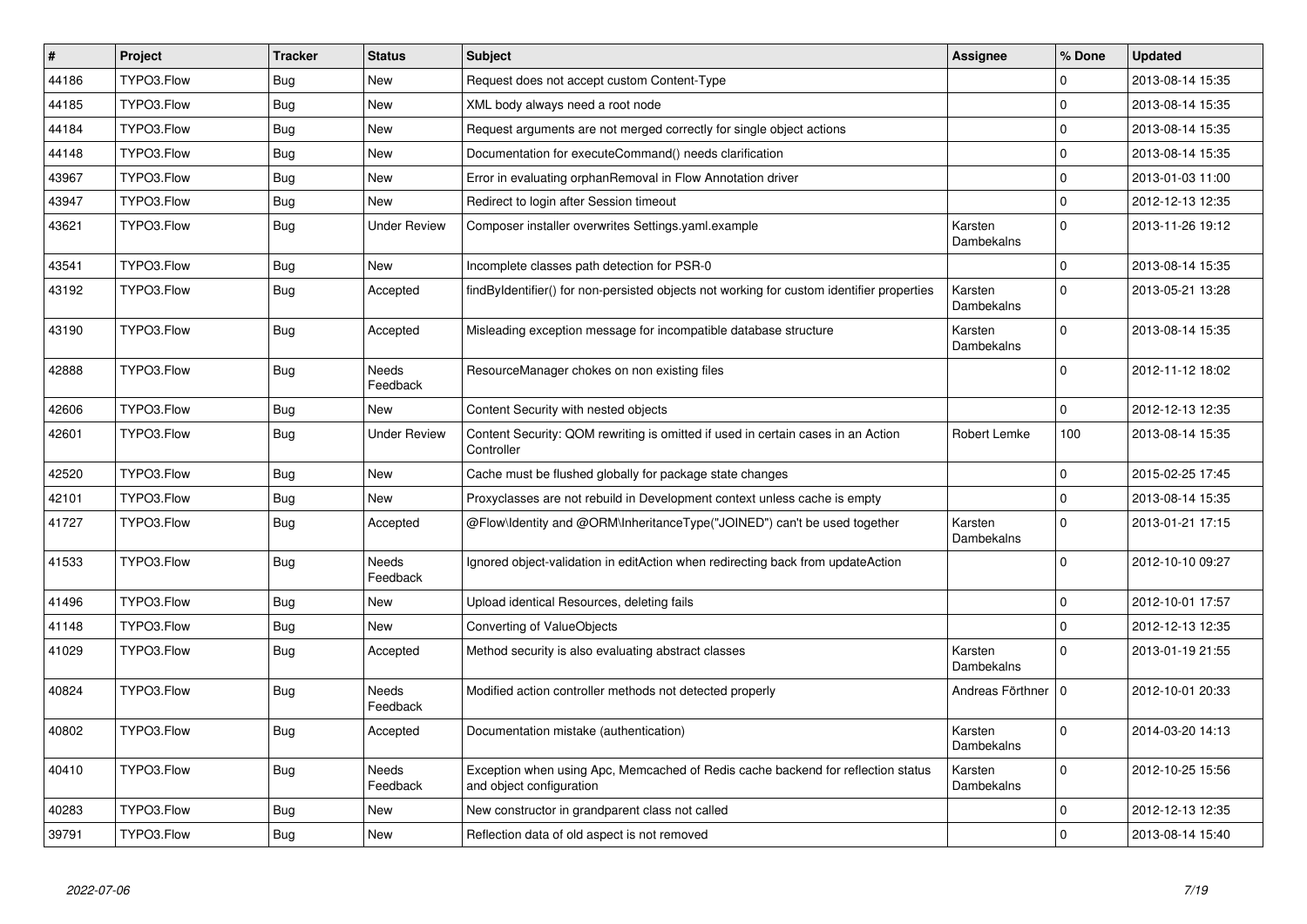| $\vert$ # | Project    | <b>Tracker</b> | <b>Status</b>       | <b>Subject</b>                                                                                       | <b>Assignee</b>        | % Done         | <b>Updated</b>   |
|-----------|------------|----------------|---------------------|------------------------------------------------------------------------------------------------------|------------------------|----------------|------------------|
| 39699     | TYPO3.Flow | <b>Bug</b>     | Accepted            | SQL DDL for TYPO3\FLOW3\Cache\Backend\PdoBackend                                                     | Karsten<br>Dambekalns  | $\Omega$       | 2012-12-13 12:35 |
| 39674     | TYPO3.Flow | Bug            | <b>New</b>          | TYPO3\FLOW3\var dump behaves weird in controller actions doing return                                |                        | $\overline{0}$ | 2012-08-10 10:09 |
| 39414     | TYPO3.Flow | Bug            | <b>New</b>          | <b>Security Documentation</b>                                                                        |                        | $\mathbf 0$    | 2012-12-15 21:41 |
| 39096     | TYPO3.Flow | Bug            | New                 | Unnecessary compile invoked in non production context?                                               |                        | $\mathbf 0$    | 2013-08-14 15:35 |
| 38980     | TYPO3.Flow | <b>Bug</b>     | <b>New</b>          | ActionController: behavior of required arguments is not consistent                                   |                        | 0              | 2014-05-27 14:14 |
| 38216     | TYPO3.Flow | Bug            | Needs<br>Feedback   | Static method calls in reflected classes refer to Original class                                     |                        | 0              | 2012-12-13 12:35 |
| 38004     | TYPO3.Flow | <b>Bug</b>     | Accepted            | Missing CheatSheet folder for Getting Started manual                                                 | Karsten<br>Dambekalns  | $\Omega$       | 2014-11-07 10:58 |
| 37571     | TYPO3.Flow | <b>Bug</b>     | <b>New</b>          | Inherited proxies fail when implementing clone                                                       |                        | $\overline{0}$ | 2012-06-04 12:15 |
| 37564     | TYPO3.Flow | Bug            | <b>New</b>          | Validation of Parent Object containing properties of type ManyToOne and<br>ManyToMany to same Target |                        | $\Omega$       | 2012-05-29 11:55 |
| 37473     | TYPO3.Flow | Bug            | New                 | Subsequent Exceptions related to Doctrine Entity Manager makes it snap shut                          |                        | $\overline{0}$ | 2012-10-25 10:29 |
| 37354     | TYPO3.Flow | Bug            | Accepted            | Do not apply generateValueHash() and generateUuid() if custom identifier is used                     | Karsten<br>Dambekalns  | $\Omega$       | 2012-07-10 08:30 |
| 37352     | TYPO3.Flow | Bug            | <b>Under Review</b> | generateValueHash() should use getIdentifierByObject()                                               | Karsten<br>Dambekalns  | $\mathbf 0$    | 2013-05-21 13:28 |
| 37316     | TYPO3.Flow | <b>Bug</b>     | <b>New</b>          | Use findBestMatchingLocale instead of getDefaultLocale?                                              |                        | $\overline{0}$ | 2012-05-20 09:35 |
| 37302     | TYPO3.Flow | Bug            | Needs<br>Feedback   | NumberValidator                                                                                      | Carsten Bleicker       | $\mathbf 0$    | 2013-07-03 08:36 |
| 37292     | TYPO3.Flow | <b>Bug</b>     | <b>Under Review</b> | PropertyMappingConfiguration::mapUnknownProperties is not passed down to<br>Subconfiguration         | Sebastian<br>Kurfuerst | $\mathbf 0$    | 2013-11-26 20:21 |
| 37227     | TYPO3.Flow | <b>Bug</b>     | On Hold             | securityContext->getParty is not available in widget context                                         |                        | $\mathbf 0$    | 2012-06-25 22:14 |
| 36804     | TYPO3.Flow | Bug            | New                 | Orphaned entities within aggregates are not removed                                                  |                        | $\mathbf 0$    | 2012-05-03 11:54 |
| 36634     | TYPO3.Flow | Bug            | <b>New</b>          | Reconstituted entities do not have their properties set when initializeObject() is called            |                        | 0              | 2012-04-26 21:28 |
| 36633     | TYPO3.Flow | Bug            | <b>New</b>          | Reconstituted entities should not have the FLOW3 Persistence clone property set                      |                        | $\mathbf 0$    | 2012-04-26 21:24 |
| 36508     | TYPO3.Flow | <b>Bug</b>     | New                 | <b>AuthenticationProvider Request Patterns</b>                                                       |                        | 0              | 2012-04-24 12:39 |
| 36495     | TYPO3.Flow | <b>Bug</b>     | New                 | HTTP Response is sent before persistence preventing Exceptions to be displayed on<br>redirect        |                        | $\mathbf 0$    | 2012-04-24 00:28 |
| 35868     | TYPO3.Flow | <b>Bug</b>     | On Hold             | Unstable condition in Utility\Environment                                                            | Karsten<br>Dambekalns  | $\Omega$       | 2012-06-25 22:37 |
| 35831     | TYPO3.Flow | Bug            | <b>New</b>          | Deleting or unpublishing of a resource deletes all published symlinks<br>(Web/_Resources/Persistent) |                        | $\overline{0}$ | 2012-04-11 09:31 |
| 35720     | TYPO3.Flow | <b>Bug</b>     | <b>New</b>          | Access denied Exception for widget links to actions with a policy                                    |                        | $\pmb{0}$      | 2012-10-25 14:08 |
| 35083     | TYPO3.Flow | Bug            | <b>New</b>          | involving SecurityContext in Widget's __wakeup situation leads to an exception                       |                        | $\Omega$       | 2012-03-21 13:06 |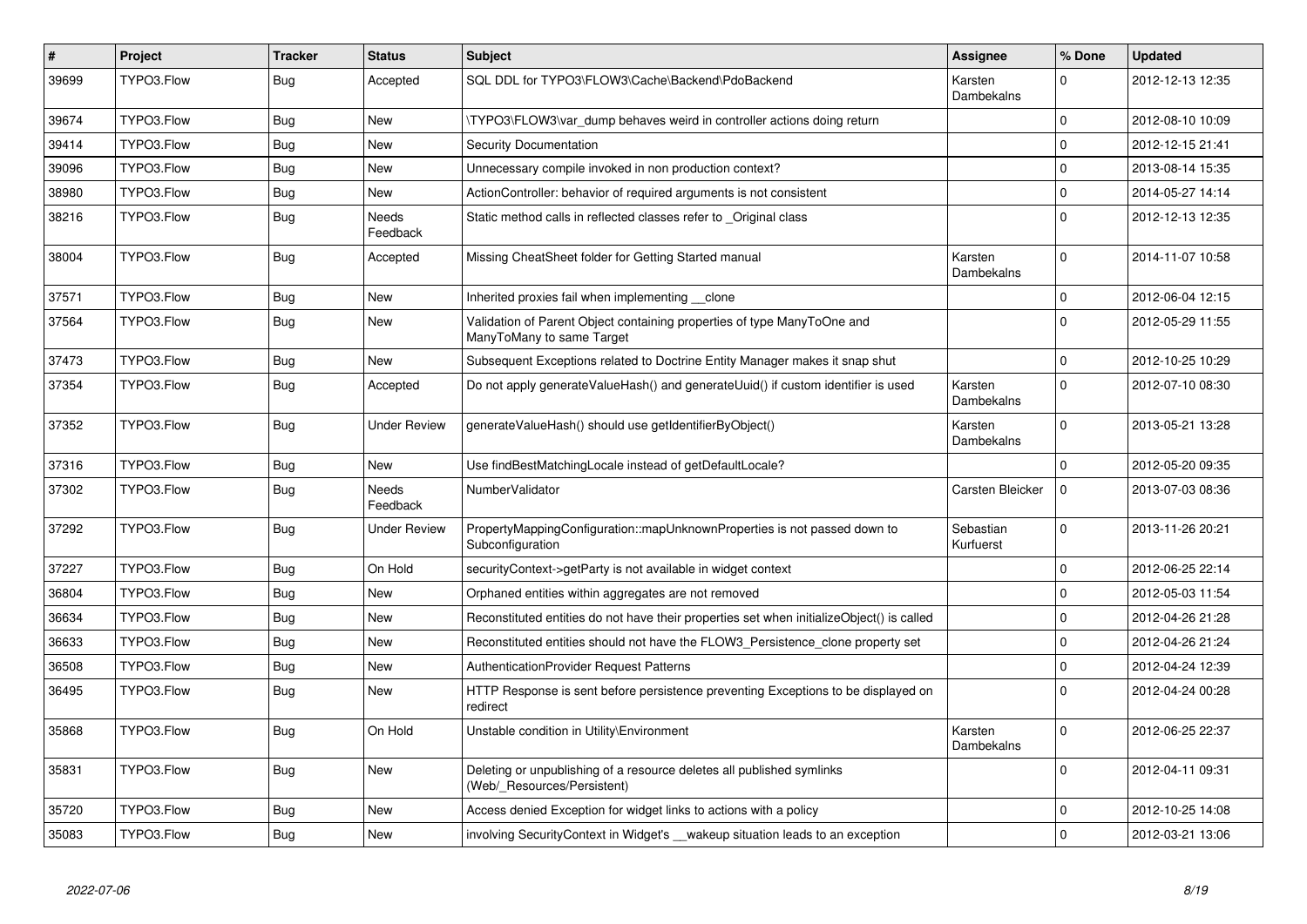| $\pmb{\#}$ | Project    | <b>Tracker</b> | <b>Status</b>            | Subject                                                                                                                 | <b>Assignee</b>       | % Done      | <b>Updated</b>   |
|------------|------------|----------------|--------------------------|-------------------------------------------------------------------------------------------------------------------------|-----------------------|-------------|------------------|
| 34879      | TYPO3.Flow | <b>Bug</b>     | Accepted                 | Proxied object is not update()able                                                                                      | Karsten<br>Dambekalns | $\Omega$    | 2013-01-22 15:17 |
| 34404      | TYPO3.Flow | <b>Bug</b>     | New                      | JsonView transformObject does not respect descendAll configuration                                                      |                       | $\Omega$    | 2012-02-29 01:12 |
| 34134      | TYPO3.Flow | Bug            | <b>Needs</b><br>Feedback | PropertyMapper throws unnecessary exception                                                                             | Christian Müller      | $\Omega$    | 2014-02-19 10:14 |
| 33465      | TYPO3.Flow | <b>Bug</b>     | New                      | Some vital commands to recover the system fail when recovery is needed                                                  |                       | $\Omega$    | 2012-01-26 15:51 |
| 33293      | TYPO3.Flow | <b>Bug</b>     | <b>New</b>               | Injection to private variable results in injection of the the wrong class                                               |                       | $\Omega$    | 2012-01-18 16:41 |
| 33078      | TYPO3.Flow | <b>Bug</b>     | New                      | No Redirect to Login                                                                                                    |                       | $\mathbf 0$ | 2012-03-07 17:45 |
| 33055      | TYPO3.Flow | <b>Bug</b>     | <b>New</b>               | AccessDeniedException instead of WebRedirect                                                                            |                       | $\mathbf 0$ | 2014-04-17 15:54 |
| 33024      | TYPO3.Flow | Bug            | Accepted                 | Exception when validating a float in a Model with the Number validator                                                  | Karsten<br>Dambekalns | $\Omega$    | 2012-03-07 22:08 |
| 32873      | TYPO3.Flow | <b>Bug</b>     | Accepted                 | Value changes for logged in account are not persisted due to session serialization                                      | Karsten<br>Dambekalns | $\Omega$    | 2012-02-01 12:43 |
| 32869      | TYPO3.Flow | <b>Bug</b>     | New                      | Security config tokenClass doesnt throw exception if not found the class                                                |                       | $\Omega$    | 2012-03-19 10:53 |
| 32707      | TYPO3.Flow | <b>Bug</b>     | Accepted                 | <b>Bad Bad FileBackend</b>                                                                                              | Karsten<br>Dambekalns | $\Omega$    | 2013-05-21 13:33 |
| 32574      | TYPO3.Flow | <b>Bug</b>     | Accepted                 | FLOW3 enters fork bombs when using cgi-fcgi vs cli                                                                      | Karsten<br>Dambekalns | $\Omega$    | 2012-03-07 17:21 |
| 32425      | TYPO3.Flow | <b>Bug</b>     | Accepted                 | IpAddressRange methods not completly implemented                                                                        | Karsten<br>Dambekalns | $\Omega$    | 2012-06-28 10:23 |
| 32105      | TYPO3.Flow | Bug            | New                      | IgnoreValidation ignored if ACL is set for this controller action                                                       |                       | 0           | 2011-11-26 11:22 |
| 31500      | TYPO3.Flow | <b>Bug</b>     | <b>Under Review</b>      | Argument validation for CLI requests is not done                                                                        | Karsten<br>Dambekalns | $\Omega$    | 2014-02-24 14:00 |
| 31210      | TYPO3.Flow | Bug            | <b>New</b>               | constructor of proxy class not compatible with interfaces defening a constructor                                        |                       | $\mathbf 0$ | 2011-11-07 22:02 |
| 31002      | TYPO3.Flow | <b>Bug</b>     | New                      | Generated __ sleep method handles static properties as members.                                                         |                       | $\mathbf 0$ | 2011-10-21 13:20 |
| 30425      | TYPO3.Flow | <b>Bug</b>     | <b>New</b>               | New methods are not updated in Policies during Development                                                              |                       | $\Omega$    | 2011-10-21 13:20 |
| 30424      | TYPO3.Flow | <b>Bug</b>     | New                      | Forward object arguments with changes                                                                                   |                       | $\mathbf 0$ | 2011-10-21 13:20 |
| 29425      | TYPO3.Flow | Bug            | New                      | Deletion of a blog post with resources fails with FK constraint error                                                   |                       | $\mathbf 0$ | 2011-10-21 13:20 |
| 29405      | TYPO3.Flow | Bug            | New                      | When storing a new entity inside the session, it will be fully serialized instead of just<br>the reference being stored |                       | $\Omega$    | 2013-04-04 11:34 |
| 28319      | TYPO3.Flow | <b>Bug</b>     | Needs<br>Feedback        | Access denied will be logged at the wrong location in nested calls                                                      |                       | $\mathbf 0$ | 2012-03-14 14:52 |
| 28016      | TYPO3.Flow | <b>Bug</b>     | Needs<br>Feedback        | Cascade remove of cleared ArrayCollection                                                                               | Karsten<br>Dambekalns | $\mathbf 0$ | 2013-02-14 20:46 |
| 27798      | TYPO3.Flow | <b>Bug</b>     | Accepted                 | CSRF protection not working for forms in a plugin                                                                       |                       | $\mathbf 0$ | 2013-08-14 15:35 |
| 27721      | TYPO3.Flow | Bug            | Needs<br>Feedback        | Permissions of uploaded resources not correct                                                                           | Karsten<br>Dambekalns | $\mathbf 0$ | 2012-03-15 10:37 |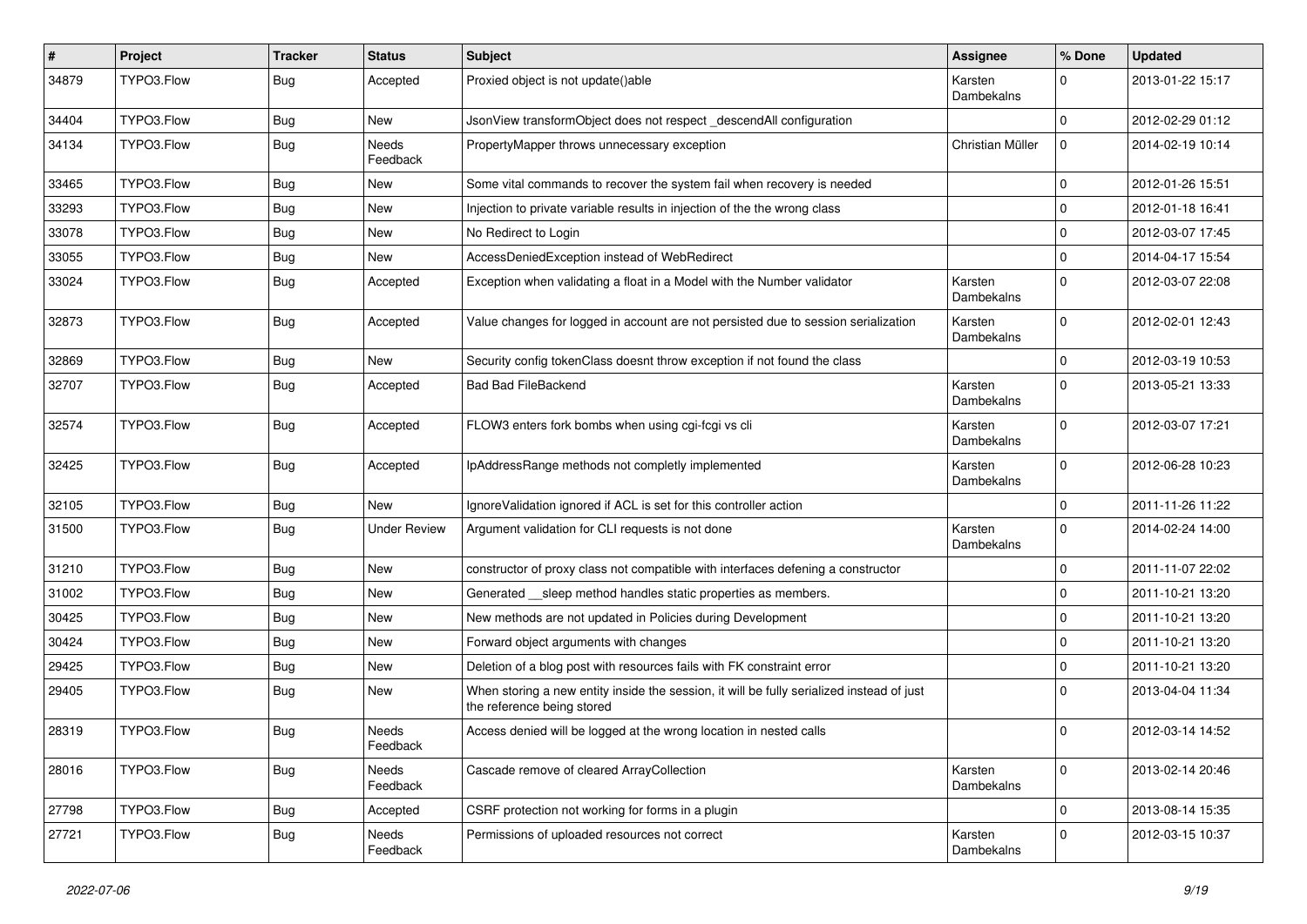| $\vert$ # | Project    | <b>Tracker</b> | <b>Status</b>            | <b>Subject</b>                                                                                                                                          | Assignee               | % Done              | <b>Updated</b>   |
|-----------|------------|----------------|--------------------------|---------------------------------------------------------------------------------------------------------------------------------------------------------|------------------------|---------------------|------------------|
| 27379     | TYPO3.Flow | <b>Bug</b>     | <b>Needs</b><br>Feedback | add check to clear the database at tearDown in testing                                                                                                  |                        | $\Omega$            | 2012-03-14 14:41 |
| 27088     | TYPO3.Flow | Bug            | On Hold                  | initializeObject() is called too early when reconstructing entities                                                                                     |                        | $\mathbf 0$         | 2013-04-08 17:53 |
| 27045     | TYPO3.Flow | <b>Bug</b>     | <b>New</b>               | Introduced properties are not available in the reflection service during a compile run                                                                  |                        | 0                   | 2013-12-07 11:14 |
| 25988     | TYPO3.Flow | <b>Bug</b>     | <b>New</b>               | Useless proxies are built for some classes                                                                                                              |                        | $\mathbf 0$         | 2011-10-21 13:20 |
| 13559     | TYPO3.Flow | Bug            | Accepted                 | ObjectSerializer failes with persistent objects within arrays                                                                                           | Karsten<br>Dambekalns  | 0                   | 2012-11-08 09:39 |
| 11039     | TYPO3.Flow | <b>Bug</b>     | <b>Needs</b><br>Feedback | Static object container injects properties to result of factory object                                                                                  |                        | 0                   | 2012-03-14 13:41 |
| 10678     | TYPO3.Flow | <b>Bug</b>     | <b>New</b>               | ReflectionService doesn't reflect methods of child classes correctly when they get<br>reflected before their parent class in the initialization process |                        | 0                   | 2011-10-21 13:20 |
| 2974      | TYPO3.Flow | <b>Bug</b>     | <b>New</b>               | Aspect / Proxy Cache is not emptied automatically if an interface used for introduction<br>was modified                                                 | Robert Lemke           | $\mathbf 0$         | 2011-10-21 13:20 |
| 64842     | TYPO3.Flow | Feature        | <b>New</b>               | Validation of Property should also happen before Property Mapping.                                                                                      |                        | $\mathbf 0$         | 2015-02-04 10:35 |
| 60095     | TYPO3.Flow | Feature        | <b>Under Review</b>      | LockManager's LockHoldingStackPage should be configurable                                                                                               |                        | $\Omega$            | 2014-07-07 11:15 |
| 59672     | TYPO3.Flow | Feature        | <b>Under Review</b>      | Add support for Doctrine 2.5 embeddables                                                                                                                | Alexander Berl         | 0                   | 2015-04-08 17:42 |
| 59244     | TYPO3.Flow | Feature        | <b>New</b>               | Message or Container needs context                                                                                                                      |                        | 0                   | 2014-05-31 11:47 |
| 58622     | TYPO3.Flow | Feature        | <b>New</b>               | Clearer Exception: Array to string conversion                                                                                                           |                        | $\mathbf 0$         | 2016-06-13 18:15 |
| 58579     | TYPO3.Flow | Feature        | New                      | Adding own environment constants to Flow                                                                                                                |                        | 50                  | 2014-05-06 22:14 |
| 57763     | TYPO3.Flow | Feature        | <b>New</b>               | Allow controller / package / action as params in<br>\TYPO3\Fluid\ViewHelpers\Form\ButtonViewHelper                                                      |                        | $\Omega$            | 2014-04-09 12:43 |
| 56916     | TYPO3.Flow | Feature        | <b>New</b>               | Support PATCH request method as of RFC5789                                                                                                              |                        | $\mathbf 0$         | 2014-03-14 16:50 |
| 56744     | TYPO3.Flow | Feature        | <b>New</b>               | stay logged in                                                                                                                                          |                        | $\mathbf 0$         | 2014-03-27 12:17 |
| 56639     | TYPO3.Flow | Feature        | New                      | Implement "getPrivateStorageUriByResource()" for recieving (image-) file URIs                                                                           | Robert Lemke           | 0                   | 2014-03-07 10:06 |
| 56556     | TYPO3.Flow | Feature        | New                      | support has Property and is Property                                                                                                                    |                        | $\mathbf 0$         | 2014-04-08 00:34 |
| 56486     | TYPO3.Flow | Feature        | <b>New</b>               | Optimize the ObjectManager for performance                                                                                                              |                        | 0                   | 2014-03-04 17:33 |
| 56036     | TYPO3.Flow | Feature        | New                      | Optimize autoloading                                                                                                                                    |                        | 0                   | 2014-03-03 11:15 |
| 55870     | TYPO3.Flow | Feature        | <b>New</b>               | Enhance f:form.textfield or add a f:form.datefield VH with enhanced validation and<br>propertymapping                                                   | Christian Müller       | $\mathbf 0$         | 2014-04-15 12:32 |
| 55831     | TYPO3.Flow | Feature        | New                      | Different scenarios for session settings                                                                                                                |                        | $\mathbf 0$         | 2014-02-10 11:21 |
| 55793     | TYPO3.Flow | Feature        | <b>Under Review</b>      | Add Support for groupBy                                                                                                                                 | Kerstin<br>Huppenbauer | $\mathsf 0$         | 2014-09-02 09:38 |
| 55719     | TYPO3.Flow | Feature        | New                      | Support additional Resource Folders                                                                                                                     |                        | $\mathbf 0$         | 2014-02-06 11:38 |
| 55199     | TYPO3.Flow | Feature        | New                      | Avoid Buffering of Shell output                                                                                                                         |                        | $\mathbf 0$         | 2014-03-31 12:34 |
| 54037     | TYPO3.Flow | Feature        | <b>Under Review</b>      | JsonView accepts encoding options                                                                                                                       |                        | 0                   | 2014-12-14 11:46 |
| 53177     | TYPO3.Flow | Feature        | New                      | entity resource policy value support for `this`                                                                                                         |                        | $\mathsf{O}\xspace$ | 2014-05-20 09:22 |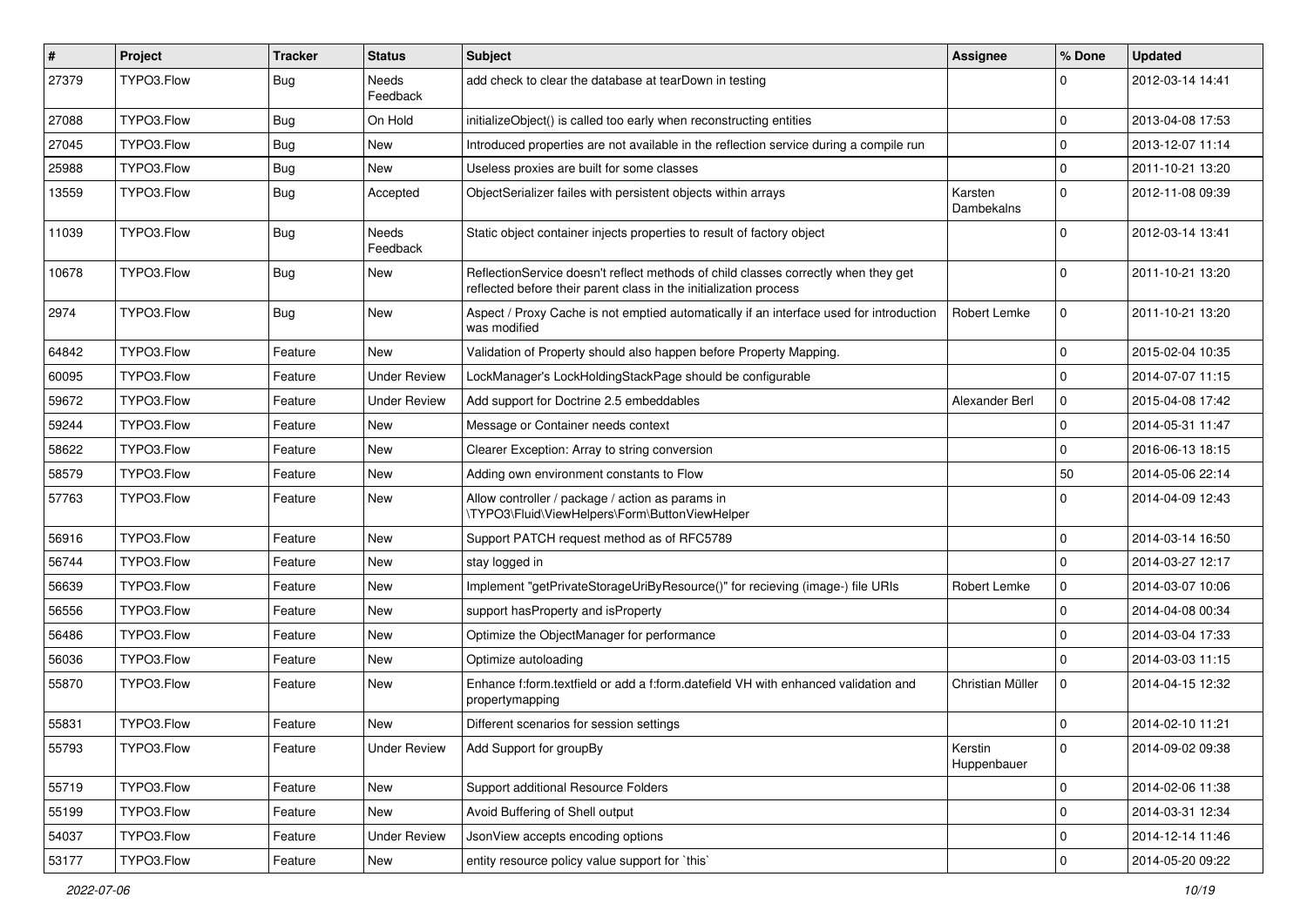| $\vert$ # | Project    | <b>Tracker</b> | <b>Status</b>            | <b>Subject</b>                                                                                    | <b>Assignee</b>       | % Done       | <b>Updated</b>   |
|-----------|------------|----------------|--------------------------|---------------------------------------------------------------------------------------------------|-----------------------|--------------|------------------|
| 52590     | TYPO3.Flow | Feature        | <b>New</b>               | Provide a way to get the Doctrine QueryBuilder                                                    |                       | 0            | 2013-10-11 10:39 |
| 51676     | TYPO3.Flow | Feature        | <b>Under Review</b>      | Support of symlinks for Resources                                                                 |                       | 100          | 2015-06-13 12:51 |
| 51459     | TYPO3.Flow | Feature        | New                      | Allow catching of particular exceptions on property mapping                                       |                       | 0            | 2013-10-22 13:44 |
| 50901     | TYPO3.Flow | Feature        | New                      | @IgnoreValidation also for class fields                                                           |                       | $\mathbf 0$  | 2014-02-21 10:01 |
| 50262     | TYPO3.Flow | Feature        | <b>New</b>               | Add Keywords to composer Json                                                                     |                       | 0            | 2013-07-21 22:49 |
| 50115     | TYPO3.Flow | Feature        | <b>Under Review</b>      | During the policy loading, we need to take care if class exist                                    | Dominique Feyer       | 0            | 2013-10-04 10:23 |
| 49050     | TYPO3.Flow | Feature        | New                      | Allow Subqueries in QueryInterface                                                                |                       | 0            | 2013-06-12 10:43 |
| 49039     | TYPO3.Flow | Feature        | <b>New</b>               | RFC: Use PSR-3 logger interface in Flow                                                           |                       | $\mathbf 0$  | 2013-07-10 15:19 |
| 48862     | TYPO3.Flow | Feature        | New                      | Possibility to exclude package from file monitoring                                               |                       | 0            | 2013-06-05 10:03 |
| 48657     | TYPO3.Flow | Feature        | <b>Under Review</b>      | support HTTP_RANGE                                                                                |                       | $\mathbf 0$  | 2013-06-20 16:19 |
| 48409     | TYPO3.Flow | Feature        | New                      | Introduce new Annotation "Slot" for wiring signal and slots                                       |                       | $\mathbf 0$  | 2013-05-23 19:02 |
| 48167     | TYPO3.Flow | Feature        | Accepted                 | Command line account and role browsing                                                            | Adrian Föder          | 0            | 2013-05-21 13:28 |
| 47951     | TYPO3.Flow | Feature        | <b>New</b>               | Warn if persistence stack is not empty at the end of a get-request                                |                       | 0            | 2013-05-21 13:28 |
| 47456     | TYPO3.Flow | Feature        | <b>New</b>               | ManyToOne and OneToOne Relations of Objects passed as Action Argument are<br>loaded automatically |                       | $\mathbf 0$  | 2013-08-28 15:11 |
| 47404     | TYPO3.Flow | Feature        | <b>New</b>               | Add getters and setters methods for introduced properties                                         |                       | $\mathbf 0$  | 2013-05-21 13:28 |
| 47339     | TYPO3.Flow | Feature        | <b>Needs</b><br>Feedback | Allow RequestHandlers to get the current Request injected                                         | Alexander Berl        | $\mathbf 0$  | 2013-05-21 13:28 |
| 47273     | TYPO3.Flow | Feature        | <b>New</b>               | Support mapping properties with differing types for setter and property                           |                       | $\Omega$     | 2013-05-21 13:28 |
| 47191     | TYPO3.Flow | Feature        | <b>Under Review</b>      | Make (property) Validators aware of parent class and the property they belong to                  |                       | $\mathbf 0$  | 2015-02-13 18:25 |
| 47075     | TYPO3.Flow | Feature        | <b>New</b>               | Make Exception more meaningful                                                                    |                       | 0            | 2013-05-21 13:28 |
| 46910     | TYPO3.Flow | Feature        | <b>New</b>               | Composer integration - PackageStates.php                                                          |                       | 0            | 2013-05-21 13:28 |
| 46816     | TYPO3.Flow | Feature        | <b>New</b>               | Add xcache cache backend                                                                          |                       | $\mathbf{0}$ | 2013-05-21 13:28 |
| 46371     | TYPO3.Flow | Feature        | New                      | Support compilation of static information in proxy classes                                        | Christopher<br>Hlubek | $\mathbf 0$  | 2013-03-16 21:26 |
| 46318     | TYPO3.Flow | Feature        | New                      | [caching framework] Extend cache interface to handle multiple entries                             |                       | $\mathbf 0$  | 2013-03-15 12:19 |
| 46216     | TYPO3.Flow | Feature        | <b>New</b>               | Add wincache cache backend                                                                        |                       | $\mathbf 0$  | 2013-03-12 20:55 |
| 46063     | TYPO3.Flow | Feature        | <b>New</b>               | Implement username password provider with "remember me" persistent cookie                         | Christopher<br>Hlubek | $\mathbf 0$  | 2014-09-23 00:26 |
| 46050     | TYPO3.Flow | Feature        | New                      | To decouple log file writing at Logger->logException                                              |                       | $\mathbf 0$  | 2013-03-05 21:43 |
| 45851     | TYPO3.Flow | Feature        | Needs<br>Feedback        | Allow referencing environment variables in Settings yaml                                          | Adrian Föder          | 0            | 2013-04-30 14:12 |
| 45409     | TYPO3.Flow | Feature        | New                      | Support validation of abstract nested properties                                                  |                       | 0            | 2013-05-21 13:28 |
| 45103     | TYPO3.Flow | Feature        | New                      | Make static resource URI generation available outside of Fluid                                    |                       | $\Omega$     | 2013-02-03 13:16 |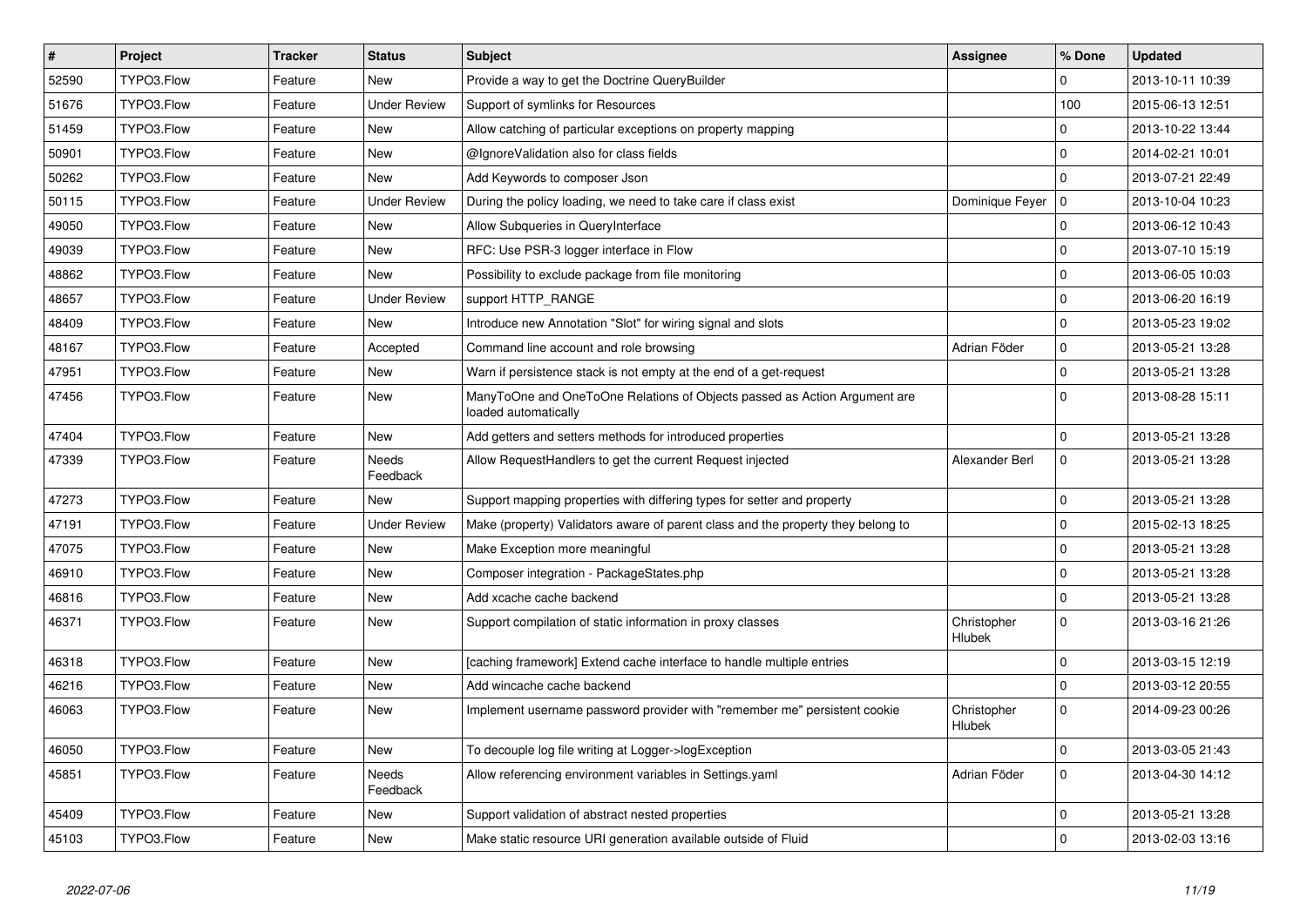| #     | Project    | <b>Tracker</b> | <b>Status</b>       | Subject                                                                                                   | Assignee                | % Done         | <b>Updated</b>   |
|-------|------------|----------------|---------------------|-----------------------------------------------------------------------------------------------------------|-------------------------|----------------|------------------|
| 45100 | TYPO3.Flow | Feature        | <b>Under Review</b> | RequestDispatchingAspect should check if entry point can handle current request                           | Christopher<br>Hlubek   | $\Omega$       | 2013-02-08 15:32 |
| 44891 | TYPO3.Flow | Feature        | New                 | Routes should be able to enforce http/https protocol                                                      |                         | $\mathbf 0$    | 2014-05-14 19:55 |
| 44738 | TYPO3.Flow | Feature        | New                 | Re-Validation of argument's custom validators                                                             |                         | $\mathbf 0$    | 2013-01-23 09:19 |
| 44563 | TYPO3.Flow | Feature        | New                 | Logged in users via HTTP Basic always get re-authenticated                                                |                         | $\mathbf 0$    | 2013-01-16 11:28 |
| 44123 | TYPO3.Flow | Feature        | New                 | Make the "Flow requires the PHP setting "date.timezone"" error more beautiful                             |                         | $\mathbf 0$    | 2013-12-25 01:55 |
| 43841 | TYPO3.Flow | Feature        | New                 | Add package support to validation errors                                                                  |                         | $\mathbf 0$    | 2012-12-10 16:20 |
| 43572 | TYPO3.Flow | Feature        | New                 | Uri should support manipulation of query arguments                                                        |                         | $\mathbf 0$    | 2012-12-04 09:55 |
| 43082 | TYPO3.Flow | Feature        | Needs<br>Feedback   | Add CLI support for scaffolding models, views, controller                                                 |                         | $\Omega$       | 2015-01-05 11:39 |
| 41900 | TYPO3.Flow | Feature        | Accepted            | Check for duplicate PSR-0 autoload namespaces                                                             | Christian Jul<br>Jensen | $\Omega$       | 2013-05-21 13:28 |
| 41420 | TYPO3.Flow | Feature        | <b>New</b>          | Support entity versioning                                                                                 |                         | $\mathbf 0$    | 2012-09-27 14:11 |
| 40555 | TYPO3.Flow | Feature        | Accepted            | Missing command arguments parameter in Core\Booting\Scripts::executeCommand()                             | Karsten<br>Dambekalns   | $\Omega$       | 2013-05-21 13:28 |
| 40418 | TYPO3.Flow | Feature        | Needs<br>Feedback   | Add an option to flow3:cache: flush thats keeps user sessions active                                      |                         | $\Omega$       | 2014-10-03 20:17 |
| 39910 | TYPO3.Flow | Feature        | Accepted            | Ability to query user based on roles                                                                      |                         | $\mathbf 0$    | 2013-05-21 13:28 |
| 39788 | TYPO3.Flow | Feature        | New                 | RFC: Repository based NotExistsValidator                                                                  |                         | $\Omega$       | 2012-08-14 16:14 |
| 39609 | TYPO3.Flow | Feature        | Accepted            | <b>Migration Version</b>                                                                                  | Karsten<br>Dambekalns   | 50             | 2013-05-21 13:28 |
| 39253 | TYPO3.Flow | Feature        | Accepted            | Remove mirroring mode option and code                                                                     | Karsten<br>Dambekalns   | $\Omega$       | 2013-05-21 13:28 |
| 39088 | TYPO3.Flow | Feature        | <b>New</b>          | Add a sgnalslot before compilation                                                                        |                         | $\Omega$       | 2012-12-11 10:30 |
| 38222 | TYPO3.Flow | Feature        | New                 | Step execution signals with concrete name                                                                 |                         | $\Omega$       | 2013-02-21 16:39 |
| 38065 | TYPO3.Flow | Feature        | New                 | Implement content security for DQL queries                                                                | Andreas Förthner        | l 0            | 2013-05-21 13:28 |
| 37885 | TYPO3.Flow | Feature        | New                 | Add CLI to show the object-configuration for a FLOW3 object-name                                          | <b>Martin Ficzel</b>    | 0              | 2013-05-21 13:28 |
| 37846 | TYPO3.Flow | Feature        | New                 | Should be able to declare more than one controllerObjectName per requestPatterns                          |                         | $\mathbf 0$    | 2012-06-11 11:10 |
| 37405 | TYPO3.Flow | Feature        | <b>Under Review</b> | When changing a property wich is used in routing the Link-VH should direkt to the new<br>properties value |                         | $\Omega$       | 2014-11-02 18:25 |
| 37373 | TYPO3.Flow | Feature        | <b>Under Review</b> | Make annotation overrides / "injection" via Objects.yaml possible                                         | Marc Neuhaus            | $\overline{0}$ | 2013-05-21 13:28 |
| 37372 | TYPO3.Flow | Feature        | Accepted            | Inheritance in ORM should be configured automatically                                                     | Karsten<br>Dambekalns   | $\Omega$       | 2013-05-21 13:28 |
| 37279 | TYPO3.Flow | Feature        | New                 | Request PropertyMapping                                                                                   |                         | $\mathbf 0$    | 2012-05-18 16:06 |
| 37212 | TYPO3.Flow | Feature        | Accepted            | Edge Side Includes (ESI)                                                                                  | Robert Lemke            | 0              | 2013-05-21 13:28 |
| 36955 | TYPO3.Flow | Feature        | New                 | Add type filter to var_dump()                                                                             |                         | $\pmb{0}$      | 2012-05-08 16:39 |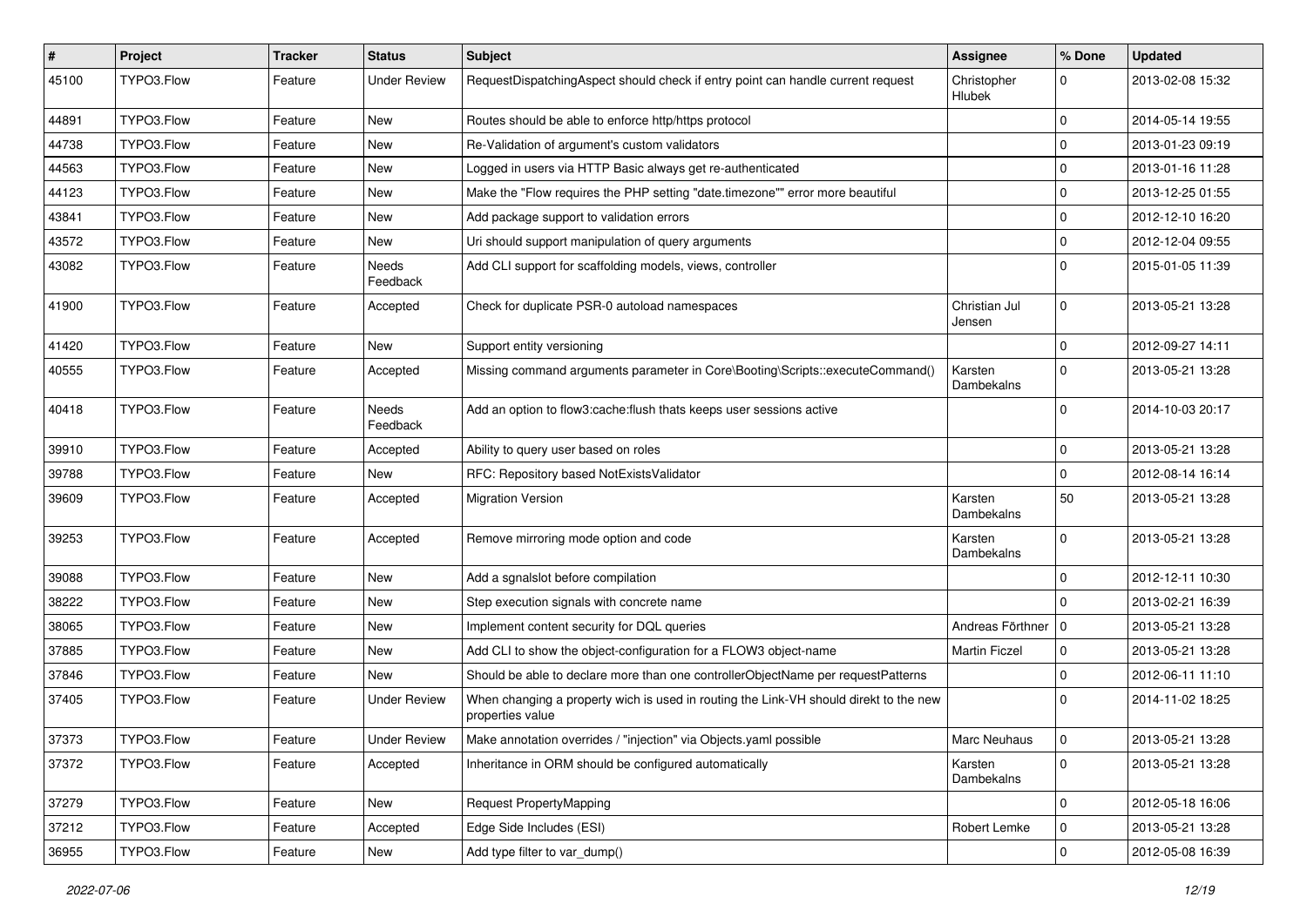| $\pmb{\#}$ | Project    | <b>Tracker</b> | <b>Status</b>       | Subject                                                                      | <b>Assignee</b>       | % Done      | <b>Updated</b>   |
|------------|------------|----------------|---------------------|------------------------------------------------------------------------------|-----------------------|-------------|------------------|
| 36715      | TYPO3.Flow | Feature        | Accepted            | Make simultaneous use of multiple persistence backends possible              | Karsten<br>Dambekalns | 0           | 2013-11-20 21:17 |
| 36510      | TYPO3.Flow | Feature        | New                 | <b>Firewall Redirect?</b>                                                    |                       | 0           | 2012-04-24 12:57 |
| 36509      | TYPO3.Flow | Feature        | New                 | redirectToUri to an uri with acl forces a 403 because of missing csrf token. |                       | 0           | 2012-04-24 12:44 |
| 35783      | TYPO3.Flow | Feature        | <b>New</b>          | Lifecycle method after property mapping                                      |                       | 0           | 2012-04-08 21:01 |
| 35781      | TYPO3.Flow | Feature        | New                 | Model validation                                                             |                       | 0           | 2012-04-08 17:06 |
| 35388      | TYPO3.Flow | Feature        | <b>New</b>          | Use the current package as default for translations within controllers       |                       | $\mathbf 0$ | 2013-12-03 23:12 |
| 35030      | TYPO3.Flow | Feature        | <b>Under Review</b> | Dynamic locale detection                                                     | Karsten<br>Dambekalns | 0           | 2013-09-26 18:08 |
| 34816      | TYPO3.Flow | Feature        | <b>New</b>          | Long text encryption                                                         |                       | 0           | 2012-03-14 08:33 |
| 34674      | TYPO3.Flow | Feature        | Accepted            | NotFoundView is not injected in ActionController                             | Robert Lemke          | 0           | 2012-07-22 10:59 |
| 34133      | TYPO3.Flow | Feature        | New                 | RFC: Handle Semicolons in Path part of URIs as Scoped Path Parameters        |                       | $\mathbf 0$ | 2012-02-21 15:17 |
| 33937      | TYPO3.Flow | Feature        | Accepted            | Convenience method to resolve public "resource://" paths                     | Karsten<br>Dambekalns | $\Omega$    | 2014-04-15 11:40 |
| 33710      | TYPO3.Flow | Feature        | <b>New</b>          | Configuration based on Domain                                                |                       | $\mathbf 0$ | 2012-02-06 16:08 |
| 33587      | TYPO3.Flow | Feature        | New                 | Automatically remove unused Resources                                        |                       | 0           | 2013-11-11 18:21 |
| 33049      | TYPO3.Flow | Feature        | <b>New</b>          | Allow configuration of context without environment variable (needed for IIS) |                       | 0           | 2012-03-07 20:51 |
| 33018      | TYPO3.Flow | Feature        | <b>New</b>          | Translator should support override of labels from other packages             |                       | 0           | 2012-01-06 13:05 |
| 32985      | TYPO3.Flow | Feature        | New                 | Implement Processing Rules when merging numerically-indexed arrays           |                       | $\mathbf 0$ | 2012-05-30 09:35 |
| 32607      | TYPO3.Flow | Feature        | Needs<br>Feedback   | Export localized strings for JS consumption                                  | Karsten<br>Dambekalns | $\mathbf 0$ | 2013-05-21 13:28 |
| 32294      | TYPO3.Flow | Feature        | New                 | Lazy initialization of loggers                                               |                       | 0           | 2011-12-05 10:29 |
| 32106      | TYPO3.Flow | Feature        | Accepted            | Support for Object source in PropertyMapper                                  |                       | $\mathbf 0$ | 2013-06-24 09:59 |
| 31484      | TYPO3.Flow | Feature        | Needs<br>Feedback   | possibility to modify inner workings of proxy class builder                  |                       | $\mathbf 0$ | 2012-03-14 18:10 |
| 31262      | TYPO3.Flow | Feature        | <b>New</b>          | Named arguments in Objects.yaml for constructor arguments                    |                       | 0           | 2011-10-25 10:26 |
| 31261      | TYPO3.Flow | Feature        | New                 | Virtual objects - generate proxy classes for interfaces                      |                       | $\mathbf 0$ | 2011-10-25 10:23 |
| 30933      | TYPO3.Flow | Feature        | Needs<br>Feedback   | Check for unique constraints on add()                                        | Karsten<br>Dambekalns | $\mathbf 0$ | 2014-10-01 12:36 |
| 30890      | TYPO3.Flow | Feature        | Accepted            | Developer Toolbar                                                            | Christian Müller      | $\mathbf 0$ | 2013-05-21 13:28 |
| 30428      | TYPO3.Flow | Feature        | New                 | Cloning of request arguments                                                 |                       | 0           | 2011-09-29 13:26 |
| 30423      | TYPO3.Flow | Feature        | New                 | Rendering template of other action without forward                           |                       | $\mathbf 0$ | 2013-01-21 14:03 |
| 30418      | TYPO3.Flow | Feature        | New                 | Package bootstrapping following dependencies                                 |                       | 0           | 2011-10-21 13:38 |
| 30258      | TYPO3.Flow | Feature        | New                 | Support optional package dependencies                                        |                       | 0           | 2011-09-24 18:34 |
| 29972      | TYPO3.Flow | Feature        | <b>Under Review</b> | Configurable Redirects                                                       | Tim Kandel            | $\mathbf 0$ | 2013-10-02 15:43 |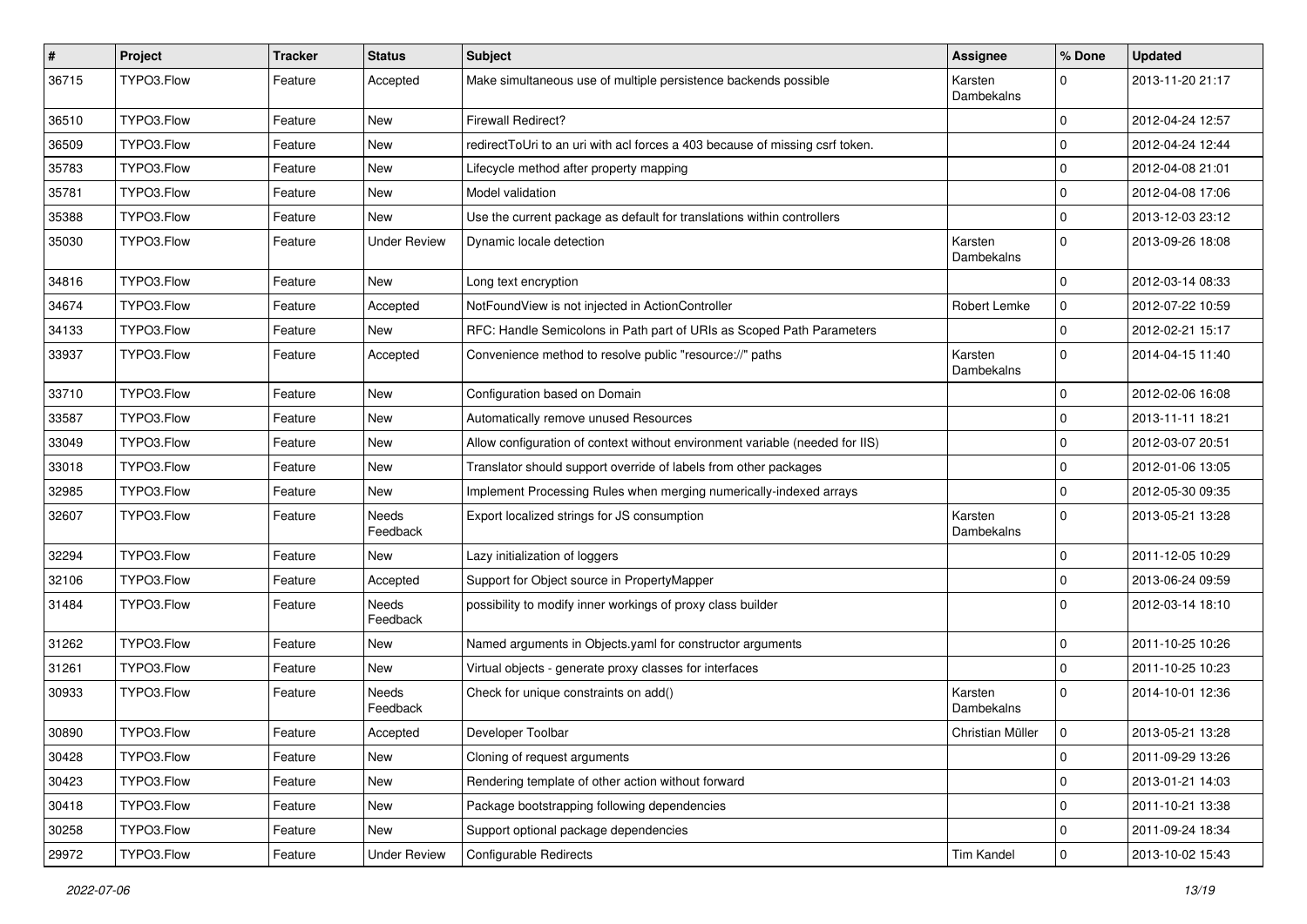| $\sharp$ | Project    | <b>Tracker</b> | <b>Status</b>            | Subject                                                                                                    | <b>Assignee</b>              | % Done              | <b>Updated</b>   |
|----------|------------|----------------|--------------------------|------------------------------------------------------------------------------------------------------------|------------------------------|---------------------|------------------|
| 29476    | TYPO3.Flow | Feature        | <b>New</b>               | Provider rendering time and query count for request                                                        |                              | 0                   | 2011-09-05 09:22 |
| 29387    | TYPO3.Flow | Feature        | Needs<br>Feedback        | A token with wrong credentials should throw an exception                                                   | Andreas Förthner   0         |                     | 2011-08-31 15:32 |
| 29258    | TYPO3.Flow | Feature        | Needs<br>Feedback        | Provide a way to override classes by environment                                                           |                              | $\mathbf 0$         | 2012-03-14 19:29 |
| 28399    | TYPO3.Flow | Feature        | Needs<br>Feedback        | Validation message and code should be configurable for bundled validators                                  |                              | $\Omega$            | 2012-12-10 15:52 |
| 28231    | TYPO3.Flow | Feature        | <b>New</b>               | Allow output to STDERR for CLI Response                                                                    |                              | $\mathbf 0$         | 2011-07-15 13:32 |
| 28136    | TYPO3.Flow | Feature        | New                      | HTTP Semantics for Transactions and more                                                                   |                              | 0                   | 2012-05-21 16:15 |
| 28074    | TYPO3.Flow | Feature        | <b>Needs</b><br>Feedback | Provide a shell script that installs Phoenix or FLOW3 from git                                             | Markus Bucher                | 0                   | 2012-03-14 14:49 |
| 28052    | TYPO3.Flow | Feature        | On Hold                  | Possibility to enable or disable accounts                                                                  | Julian Kleinhans             | 60                  | 2013-05-21 13:28 |
| 27322    | TYPO3.Flow | Feature        | On Hold                  | Add support for Appserver-in-PHP, which could result in much faster executions.                            | Christopher<br><b>Hlubek</b> | $\mathbf 0$         | 2012-07-09 18:11 |
| 26986    | TYPO3.Flow | Feature        | Accepted                 | Debug toolbar                                                                                              | Christian Müller             | 0                   | 2012-06-08 20:41 |
| 26943    | TYPO3.Flow | Feature        | <b>Needs</b><br>Feedback | Add i18n support to domain models                                                                          | Karsten<br>Dambekalns        | 0                   | 2013-05-21 13:28 |
| 26767    | TYPO3.Flow | Feature        | <b>New</b>               | Reflection method to get a method return type and documentation                                            |                              | $\mathbf 0$         | 2011-08-29 21:45 |
| 26765    | TYPO3.Flow | Feature        | Accepted                 | Support class schema features for every reflected class                                                    | Karsten<br>Dambekalns        | 0                   | 2013-02-14 20:47 |
| 26745    | TYPO3.Flow | Feature        | <b>New</b>               | MVC should know about entities lying in the session                                                        |                              | 100                 | 2012-07-10 12:14 |
| 9968     | TYPO3.Flow | Feature        | <b>New</b>               | Promote security publishing configuration automatically when persisting models                             | Andreas Förthner   0         |                     | 2013-12-09 22:03 |
| 9861     | TYPO3.Flow | Feature        | Needs<br>Feedback        | Leave logging up and running as long as possible                                                           |                              | $\Omega$            | 2012-03-15 10:53 |
| 9537     | TYPO3.Flow | Feature        | New                      | Query criterions should be able to compare whole objects                                                   |                              | $\mathbf 0$         | 2011-10-04 18:42 |
| 9313     | TYPO3.Flow | Feature        | <b>New</b>               | Support for currencies                                                                                     |                              | 0                   | 2011-12-15 17:44 |
| 8981     | TYPO3.Flow | Feature        | New                      | Security/Performance: Provide Webserver Configuration file for common webservers -<br>do not use .htaccess |                              | 0                   | 2010-10-20 11:39 |
| 8464     | TYPO3.Flow | Feature        | <b>New</b>               | Write settings using the ConfigurationManager                                                              |                              | 0                   | 2011-12-15 17:06 |
| 8463     | TYPO3.Flow | Feature        | New                      | Check security policy for objects reconstituted in the session scope                                       |                              | 0                   | 2010-10-20 11:39 |
| 8462     | TYPO3.Flow | Feature        | New                      | Check subobjects in query rewriting                                                                        |                              | $\mathbf 0$         | 2010-10-20 11:39 |
| 6712     | TYPO3.Flow | Feature        | Accepted                 | Implement mixin support                                                                                    | Robert Lemke                 | $\mathbf 0$         | 2011-11-08 00:18 |
| 6603     | TYPO3.Flow | Feature        | New                      | Provide a policy management API                                                                            | Andreas Förthner   0         |                     | 2010-10-20 11:39 |
| 6602     | TYPO3.Flow | Feature        | New                      | Implement after invocation handling                                                                        | Andreas Förthner   0         |                     | 2011-01-07 11:15 |
| 6178     | TYPO3.Flow | Feature        | New                      | Implement FileType and FileSize validators                                                                 |                              | $\mathbf 0$         | 2010-10-20 11:39 |
| 5774     | TYPO3.Flow | Feature        | New                      | Package Manager should clear all cache entries tagged with %PACKAGE%                                       |                              | $\mathsf{O}\xspace$ | 2010-10-20 11:39 |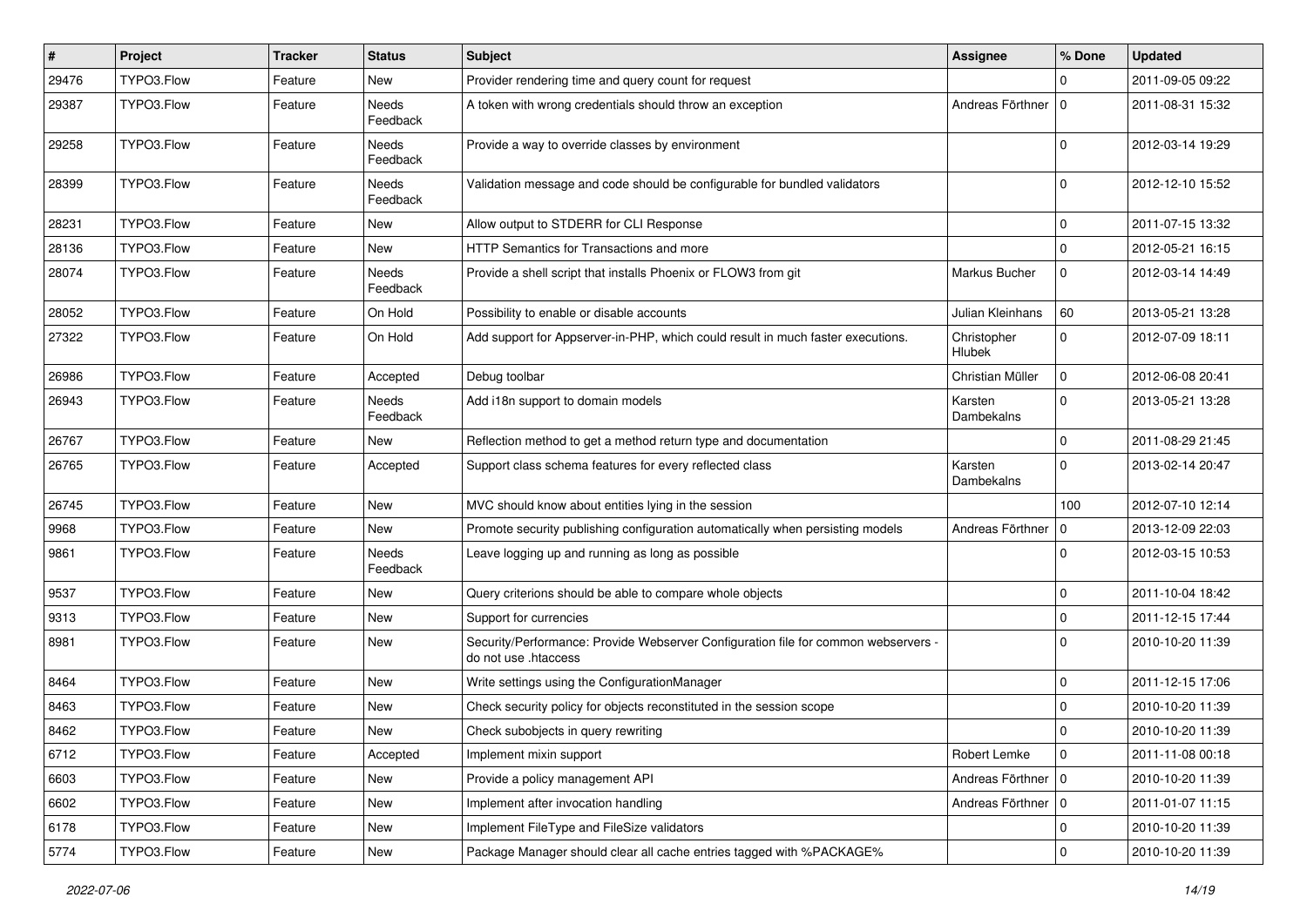| $\vert$ # | Project    | <b>Tracker</b> | <b>Status</b>            | Subject                                                                                               | <b>Assignee</b>              | % Done         | <b>Updated</b>   |
|-----------|------------|----------------|--------------------------|-------------------------------------------------------------------------------------------------------|------------------------------|----------------|------------------|
| 5442      | TYPO3.Flow | Feature        | New                      | Destroy session / logout user on deleting an account                                                  | Andreas Förthner             | l 0            | 2012-10-25 08:46 |
| 4146      | TYPO3.Flow | Feature        | Accepted                 | Support typed parameters for validation                                                               | Karsten<br>Dambekalns        | 50             | 2010-10-20 11:39 |
| 3728      | TYPO3.Flow | Feature        | New                      | Support arrays of objects as controller arguments                                                     |                              | $\Omega$       | 2013-11-16 17:34 |
| 3621      | TYPO3.Flow | Feature        | <b>New</b>               | Implement dynamic firewall filter registration                                                        | Andreas Förthner   0         |                | 2012-05-21 16:15 |
| 3619      | TYPO3.Flow | Feature        | New                      | Implement System Policy Support/System Security                                                       | Andreas Förthner   0         |                | 2012-05-21 16:15 |
| 3588      | TYPO3.Flow | Feature        | Accepted                 | Support value objects in the Object Factory                                                           | Robert Lemke                 | 0              | 2010-10-20 11:39 |
| 3587      | TYPO3.Flow | Feature        | New                      | Enforce validation rules for value objects already in constructor                                     |                              | 0              | 2010-10-20 11:39 |
| 3580      | TYPO3.Flow | Feature        | <b>New</b>               | Create an administration panel for the FLOW3 Development context                                      |                              | $\overline{0}$ | 2011-10-13 15:21 |
| 3312      | TYPO3.Flow | Feature        | Needs<br>Feedback        | Allow for easy logging by annotations                                                                 | Robert Lemke                 | $\mathbf{0}$   | 2010-10-20 11:39 |
| 3306      | TYPO3.Flow | Feature        | Accepted                 | Flush routes cache automatically on class file modifications                                          | Robert Lemke                 | $\mathbf 0$    | 2013-05-06 12:34 |
| 3305      | TYPO3.Flow | Feature        | Accepted                 | Unmodified objects retrieved from a repository should not be validated in the controller              | Robert Lemke                 | 0              | 2014-03-04 14:51 |
| 3153      | TYPO3.Flow | Feature        | New                      | Support of action based filter rules defined by annotation.                                           |                              | $\mathbf 0$    | 2015-01-25 18:23 |
| 2817      | TYPO3.Flow | Feature        | <b>Needs</b><br>Feedback | Provide safeguard for preventing multiple submits of a form                                           |                              | $\Omega$       | 2013-10-31 13:38 |
| 1856      | TYPO3.Flow | Feature        | <b>New</b>               | The Package Manager checks dependencies between packages on each activation /<br>deactivation         | Christopher<br><b>Hlubek</b> | $\Omega$       | 2010-10-20 11:39 |
| 1785      | TYPO3.Flow | Feature        | <b>New</b>               | Automatic garbage collection for expired cache entries                                                |                              | 0              | 2011-10-20 01:43 |
| 890       | TYPO3.Flow | Feature        | <b>New</b>               | Add priority for advice chains                                                                        | Robert Lemke                 | $\mathbf 0$    | 2011-10-20 01:43 |
| 62292     | TYPO3.Flow | Major Feature  | <b>New</b>               | Support for entity translation                                                                        |                              | $\Omega$       | 2014-10-17 03:18 |
| 58184     | TYPO3.Flow | Major Feature  | New                      | HTTP request argument building for different use cases                                                |                              | $\Omega$       | 2014-04-25 11:30 |
| 56602     | TYPO3.Flow | Major Feature  | <b>New</b>               | Handling Of Multi Identity Entities                                                                   |                              | $\Omega$       | 2014-04-09 13:10 |
| 33258     | TYPO3.Flow | Major Feature  | Accepted                 | Implement support for Assetic                                                                         |                              | 0              | 2014-02-24 08:05 |
| 3585      | TYPO3.Flow | Major Feature  | New                      | Implement support for value objects                                                                   |                              | $\mathbf 0$    | 2013-02-20 14:45 |
| 61043     | TYPO3.Flow | Task           | <b>New</b>               | Rename ClassSchema to ModelSchema                                                                     |                              | $\Omega$       | 2014-08-18 23:20 |
| 58408     | TYPO3.Flow | Task           | New                      | Disable manualy persisting                                                                            |                              | $\Omega$       | 2014-05-02 10:58 |
| 55958     | TYPO3.Flow | Task           | New                      | RFC: Use PHP 5.4 closure features for direct ObjectAccess                                             |                              | 0              | 2014-02-13 14:30 |
| 55957     | TYPO3.Flow | Task           | New                      | RFC: Optimize AOP proxies                                                                             |                              | $\Omega$       | 2014-02-28 14:44 |
| 55953     | TYPO3.Flow | Task           | New                      | Repair and streamline ValueObject support                                                             |                              | 50             | 2015-02-16 00:30 |
| 52280     | TYPO3.Flow | Task           | <b>Under Review</b>      | Throw Exception if there is an array in PSR-0 autoload                                                |                              | 0              | 2013-10-05 11:30 |
| 51530     | TYPO3.Flow | Task           | New                      | Improve speed of Files::readDirectoryRecursively using RecursiveDirectoryIterator?                    |                              | 0              | 2013-08-29 19:49 |
| 51286     | TYPO3.Flow | Task           | New                      | Custom error views should introduce a controller context somehow                                      |                              | 0              | 2013-08-23 11:24 |
| 50382     | TYPO3.Flow | Task           | New                      | Impossible to use arguments in CLI that are added by overriding<br>initializeCommandMethodArguments() |                              | l 0            | 2013-08-19 14:32 |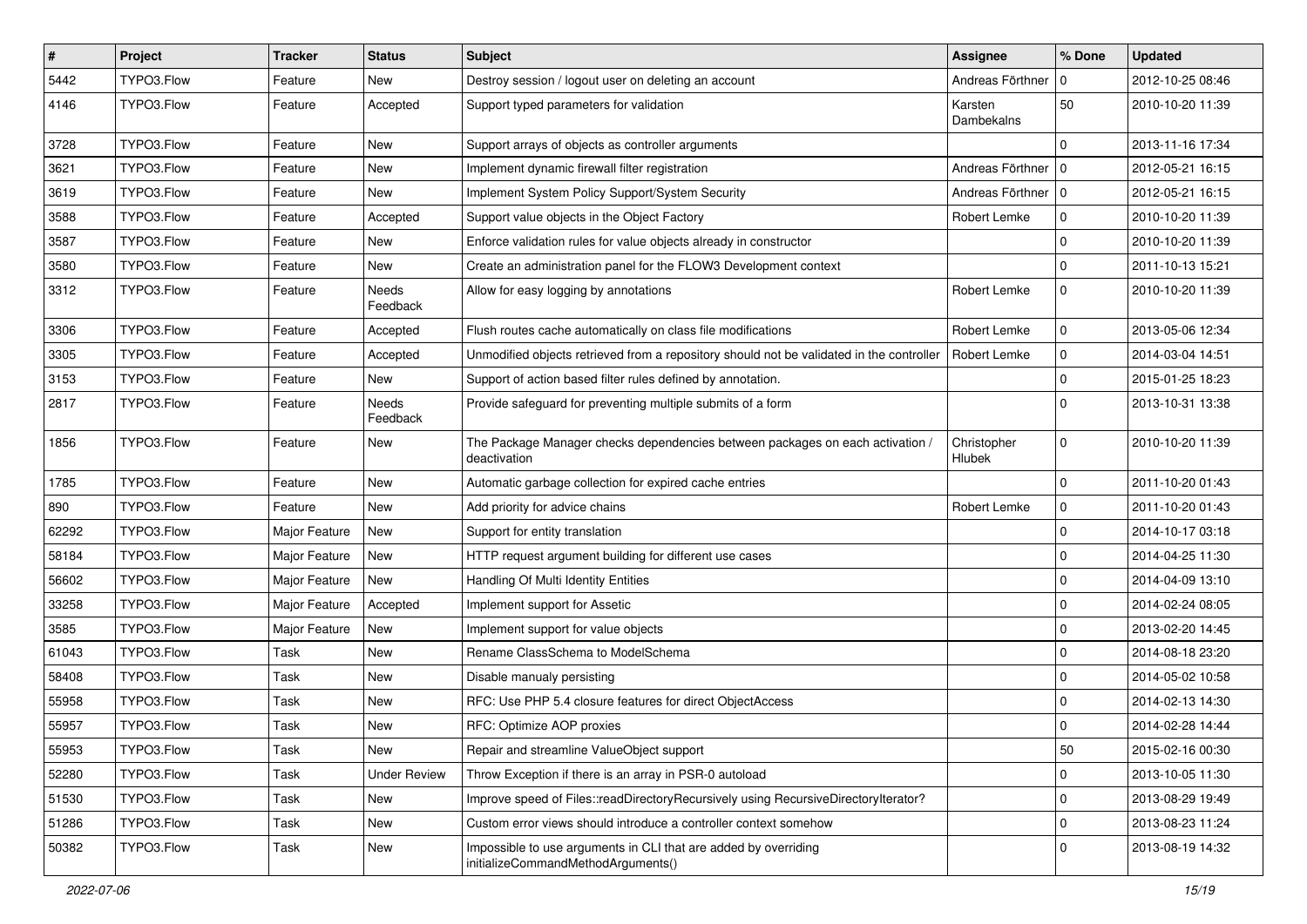| #     | Project    | <b>Tracker</b> | <b>Status</b>            | Subject                                                                                                              | <b>Assignee</b>         | % Done      | <b>Updated</b>   |
|-------|------------|----------------|--------------------------|----------------------------------------------------------------------------------------------------------------------|-------------------------|-------------|------------------|
| 49806 | TYPO3.Flow | <b>Task</b>    | Accepted                 | Date formatting should care about the time zone                                                                      | Adrian Föder            | 0           | 2013-07-09 10:16 |
| 49025 | TYPO3.Flow | Task           | <b>Under Review</b>      | Dynamic locale detection / determination                                                                             | Adrian Föder            | $\mathbf 0$ | 2013-12-28 10:48 |
| 48296 | TYPO3.Flow | Task           | <b>Needs</b><br>Feedback | Missing method in ExceptionHandlerInterface                                                                          |                         | $\Omega$    | 2013-05-21 11:39 |
| 47859 | TYPO3.Flow | <b>Task</b>    | Accepted                 | Logging: Do not log all decisions in \TYPO3\Flow\Security\Aspect\LoggingAspect                                       | Robert Lemke            | 0           | 2013-08-14 16:10 |
| 46823 | TYPO3.Flow | Task           | Accepted                 | Detect APC and APCu correctly                                                                                        |                         | $\mathbf 0$ | 2013-09-18 09:28 |
| 46425 | TYPO3.Flow | Task           | <b>Under Review</b>      | DI proxy classes use raw reflection instead of RelfectionService                                                     | Christian Müller        | $\mathbf 0$ | 2013-08-14 15:35 |
| 46011 | TYPO3.Flow | Task           | New                      | Validate annotation with missing type should throw useful error                                                      |                         | $\mathbf 0$ | 2013-03-04 12:42 |
| 46009 | TYPO3.Flow | <b>Task</b>    | New                      | Improve error message for missing class in Flow annotation driver                                                    |                         | $\Omega$    | 2013-03-04 12:25 |
| 45253 | TYPO3.Flow | Task           | Accepted                 | Throw exception in PointcutMethodNameFilter if given method's argument does not<br>match the actual method signature | Christian Müller        | $\mathbf 0$ | 2013-03-07 16:33 |
| 44712 | TYPO3.Flow | Task           | Accepted                 | Decouple Argument-Building in the HTTP-Request-Constructor                                                           |                         | $\mathbf 0$ | 2013-01-23 11:19 |
| 44542 | TYPO3.Flow | Task           | <b>New</b>               | Mention the risk of requestPatterns regarding foreign package's SecurityContext<br>usage                             | Adrian Föder            | $\mathbf 0$ | 2013-01-17 18:39 |
| 44396 | TYPO3.Flow | Task           | Accepted                 | Move Doctrine ORM integration onto own namespace                                                                     | Karsten<br>Dambekalns   | $\Omega$    | 2013-05-21 13:28 |
| 44375 | TYPO3.Flow | Task           | Accepted                 | Make all persistence reads go through repositories                                                                   | Karsten<br>Dambekalns   | $\Omega$    | 2013-05-21 13:28 |
| 44314 | TYPO3.Flow | Task           | Accepted                 | slightly file permissions for /Configuration/* and /Data/Persistent/EncryptionKey                                    | Karsten<br>Dambekalns   | $\Omega$    | 2013-11-25 14:21 |
| 43993 | TYPO3.Flow | Task           | <b>New</b>               | Warn when no migrations are found at all during doctrine: migrate                                                    |                         | 0           | 2012-12-14 09:30 |
| 43930 | TYPO3.Flow | Task           | Needs<br>Feedback        | Remove canRender() completely?!                                                                                      | Sebastian<br>Kurfuerst  | $\Omega$    | 2012-12-18 15:09 |
| 42550 | TYPO3.Flow | Task           | <b>Under Review</b>      | Add top-level .htaccess to block everything but Web                                                                  | Karsten<br>Dambekalns   | $\Omega$    | 2012-12-11 22:43 |
| 42465 | TYPO3.Flow | Task           | New                      | Document i18n settings                                                                                               |                         | $\mathbf 0$ | 2013-08-14 15:35 |
| 41832 | TYPO3.Flow | Task           | New                      | Improve error handling for incompatible packages                                                                     | Christian Jul<br>Jensen | 0           | 2012-10-10 14:44 |
| 41807 | TYPO3.Flow | Task           | <b>Under Review</b>      | Initialize the eventmanager in the EntityManagerInterface                                                            |                         | $\mathbf 0$ | 2013-05-21 13:28 |
| 41414 | TYPO3.Flow | Task           | Needs<br>Feedback        | Check packageKey naming / file structure below Packages/Vendor                                                       |                         | $\Omega$    | 2012-11-07 11:39 |
| 40854 | TYPO3.Flow | Task           | <b>New</b>               | Update security documentation (authentication in 1.2)                                                                |                         | 0           | 2013-08-14 15:35 |
| 38038 | TYPO3.Flow | Task           | Accepted                 | Proofread FLOW3 manual                                                                                               | Ryan J. Peterson   0    |             | 2012-08-17 11:16 |
| 37831 | TYPO3.Flow | Task           | New                      | Evaluate using PHP 5.4's internal web server for Functional Testing                                                  |                         | $\mathbf 0$ | 2012-06-08 09:27 |
| 36840 | TYPO3.Flow | Task           | Accepted                 | Improve exception for wrong locales                                                                                  | Karsten<br>Dambekalns   | $\mathbf 0$ | 2012-06-25 18:47 |
| 36800 | TYPO3.Flow | Task           | Accepted                 | Streamline Resource object API                                                                                       | Robert Lemke            | 50          | 2013-08-02 17:03 |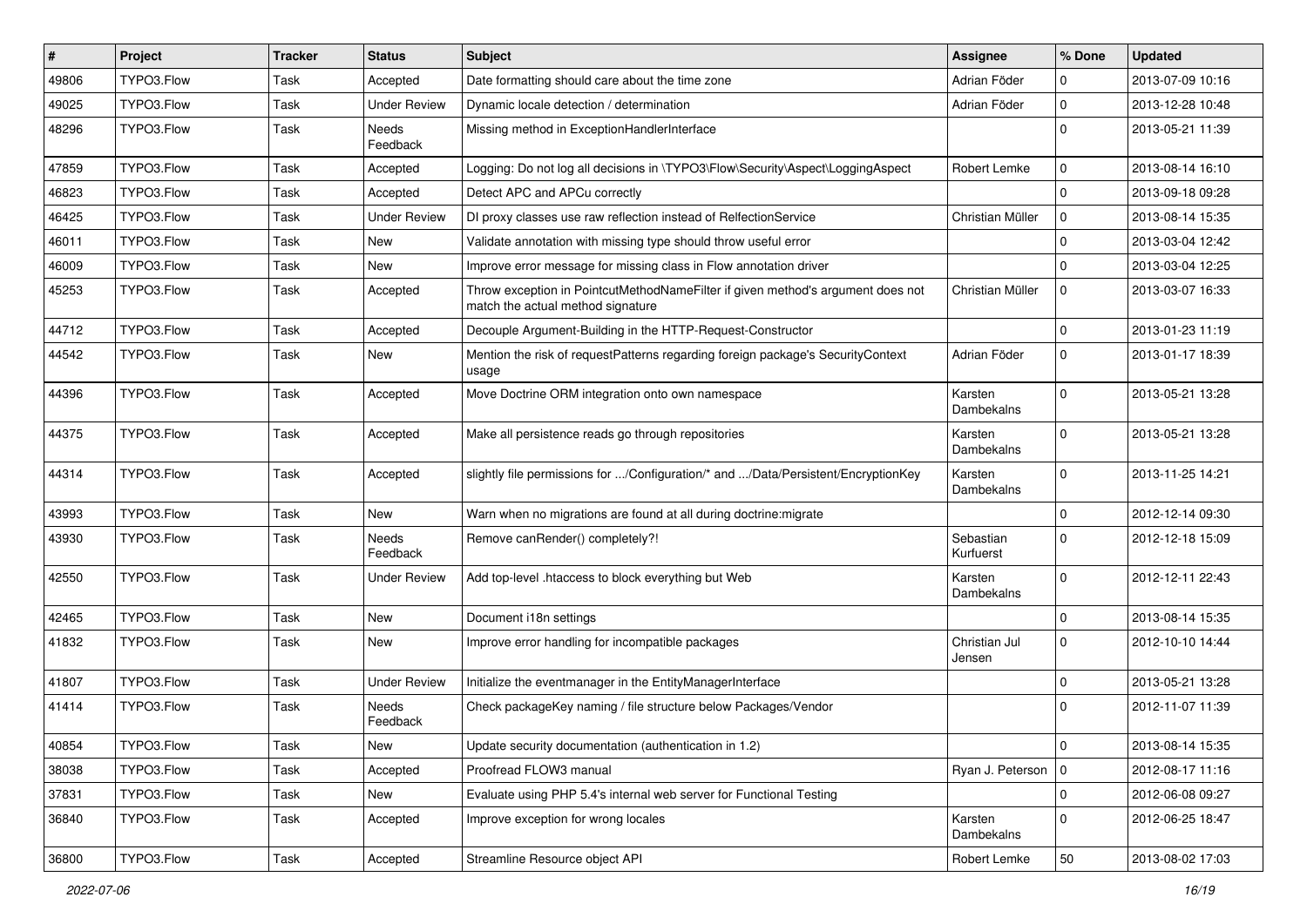| $\vert$ # | Project     | <b>Tracker</b> | <b>Status</b>            | <b>Subject</b>                                                                        | <b>Assignee</b>       | % Done      | <b>Updated</b>   |
|-----------|-------------|----------------|--------------------------|---------------------------------------------------------------------------------------|-----------------------|-------------|------------------|
| 35970     | TYPO3.Flow  | Task           | <b>New</b>               | Improve performance of Utility/Arrays::integerExplode by using array map              |                       | $\Omega$    | 2012-04-13 15:38 |
| 35709     | TYPO3.Flow  | Task           | New                      | Implement global Command aliases                                                      |                       | $\mathbf 0$ | 2013-08-19 14:33 |
| 33069     | TYPO3.Flow  | Task           | New                      | Make command output sparse, implement generic verbose switch                          |                       | $\mathbf 0$ | 2013-08-19 14:33 |
| 31339     | TYPO3.Flow  | Task           | On Hold                  | Search                                                                                |                       | $\mathbf 0$ | 2012-06-21 12:17 |
| 29202     | TYPO3.Flow  | Task           | New                      | Provide a Cherokee Server Configuration for FLOW3                                     |                       | $\mathbf 0$ | 2011-08-24 07:45 |
| 27561     | TYPO3.Flow  | Task           | Accepted                 | Complete documentation                                                                |                       | 84          | 2013-09-23 12:56 |
| 25907     | TYPO3.Flow  | Task           | <b>New</b>               | Referrer should only contain the URI of the previous request                          |                       | $\Omega$    | 2011-04-12 12:00 |
| 8923      | TYPO3.Flow  | Task           | <b>Under Review</b>      | Provide a Nginx Server Configuration for FLOW3                                        | Christian Müller      | $\mathbf 0$ | 2014-06-19 16:34 |
| 6601      | TYPO3.Flow  | Task           | On Hold                  | Introduce a new roles definition syntax including runtime constraints                 | Andreas Förthner   0  |             | 2010-10-20 11:39 |
| 3755      | TYPO3.Flow  | Task           | <b>New</b>               | Concurrency stress testing and cache mechanism                                        |                       | $\Omega$    | 2010-10-20 11:39 |
| 65424     | TYPO3.Fluid | <b>Bug</b>     | <b>Under Review</b>      | SelectViewHelper must respect option(Value Label)Field for arrays                     |                       | $\mathbf 0$ | 2015-02-28 22:23 |
| 60856     | TYPO3.Fluid | <b>Bug</b>     | New                      | Target attribute not supported by the form viewhelper                                 |                       | $\mathbf 0$ | 2014-08-08 13:14 |
| 59057     | TYPO3.Fluid | <b>Bug</b>     | <b>Under Review</b>      | Hidden empty value fields shoud be disabled when related field is disabled            | Bastian Waidelich   0 |             | 2014-06-18 17:23 |
| 58983     | TYPO3.Fluid | Bug            | <b>New</b>               | format.date does not respect linebreaks and throws exception                          |                       | $\Omega$    | 2014-05-21 10:00 |
| 58921     | TYPO3.Fluid | <b>Bug</b>     | <b>New</b>               | f:form.* VHs crash if NOT inside f:form but followed by f:form                        |                       | $\Omega$    | 2014-05-19 15:29 |
| 58862     | TYPO3.Fluid | Bug            | Needs<br>Feedback        | FormViewHelper doesn't accept NULL as value for \$arguments                           | Bastian Waidelich   0 |             | 2014-06-04 12:49 |
| 57885     | TYPO3.Fluid | <b>Bug</b>     | <b>New</b>               | Inputs are cleared from a second form if the first form produced a vallidation error  |                       | $\mathbf 0$ | 2014-04-14 00:00 |
| 55008     | TYPO3.Fluid | <b>Bug</b>     | <b>Under Review</b>      | Interceptors should be used in Partials                                               | Christian Müller      | $\mathbf 0$ | 2014-01-15 08:44 |
| 54284     | TYPO3.Fluid | Bug            | New                      | Default Option for Switch/Case VH                                                     |                       | $\Omega$    | 2013-12-08 14:28 |
| 53806     | TYPO3.Fluid | <b>Bug</b>     | <b>Under Review</b>      | Paginate widget maximumNumberOfLinks rendering wrong number of links                  | Bastian Waidelich   0 |             | 2014-06-18 12:13 |
| 52591     | TYPO3.Fluid | <b>Bug</b>     | <b>New</b>               | The Pagination Widget broken for joined objects                                       |                       | $\Omega$    | 2013-10-07 21:59 |
| 52536     | TYPO3.Fluid | Bug            | <b>Under Review</b>      | Errorclass not set if no property-attribute set                                       |                       | $\mathbf 0$ | 2016-01-06 10:02 |
| 52419     | TYPO3.Fluid | Bug            | <b>New</b>               | Wrong PHPDocs notation for default value inline f:translate viewhelper                |                       | $\mathbf 0$ | 2013-10-01 09:10 |
| 51239     | TYPO3.Fluid | Bug            | <b>Under Review</b>      | AbstractViewHelper use incorrect method signature for "\$this->systemLogger->log()"   | Adrian Föder          | $\mathbf 0$ | 2014-04-11 11:17 |
| 50888     | TYPO3.Fluid | <b>Bug</b>     | <b>Under Review</b>      | WSOD by changing name of section and if Fluid caches are generated                    |                       | $\mathbf 0$ | 2014-08-26 15:52 |
| 49600     | TYPO3.Fluid | Bug            | <b>New</b>               | f:form tag shown as a HTML on frontend                                                |                       | $\mathbf 0$ | 2013-12-04 13:04 |
| 49038     | TYPO3.Fluid | <b>Bug</b>     | <b>New</b>               | form select does not select the first item if prependOptionValue is used              |                       | $\mathbf 0$ | 2013-06-11 22:11 |
| 47006     | TYPO3.Fluid | <b>Bug</b>     | <b>Under Review</b>      | widget identifier are not unique                                                      |                       | $\Omega$    | 2017-02-09 15:45 |
| 46289     | TYPO3.Fluid | <b>Bug</b>     | <b>Needs</b><br>Feedback | Enable Escaping Interceptor in XML request format                                     |                       | $\Omega$    | 2013-08-14 15:35 |
| 45384     | TYPO3.Fluid | <b>Bug</b>     | New                      | Persisted entity object in widget-configuration cannot be deserialized (after reload) |                       | $\mathbf 0$ | 2013-08-14 15:35 |
| 44234     | TYPO3.Fluid | <b>Bug</b>     | <b>Under Review</b>      | selectViewHelper's sorting does not respect locale collation                          |                       | $\mathbf 0$ | 2014-07-31 17:15 |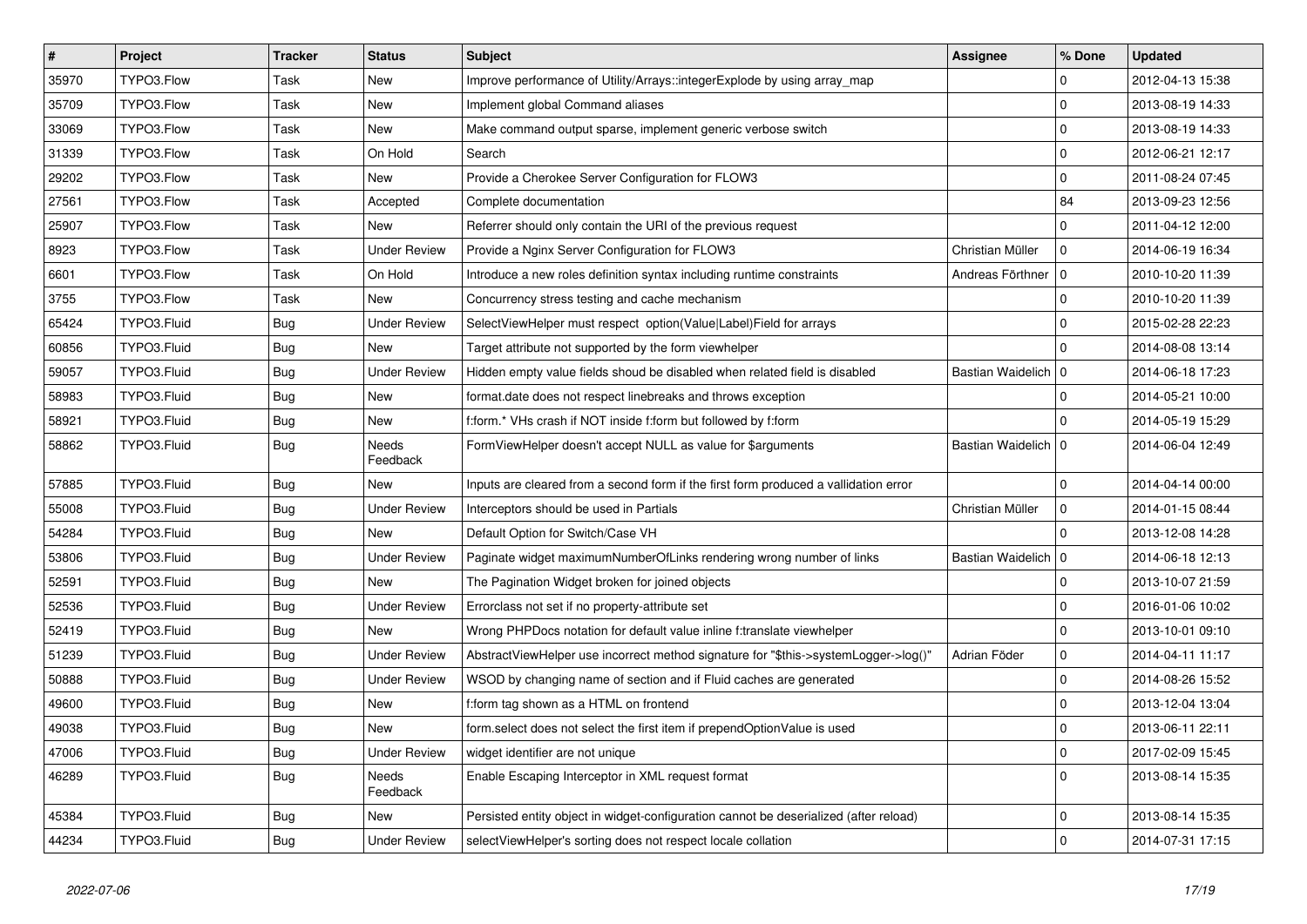| ∦     | Project     | <b>Tracker</b> | <b>Status</b>            | <b>Subject</b>                                                                                              | Assignee                    | % Done              | <b>Updated</b>   |
|-------|-------------|----------------|--------------------------|-------------------------------------------------------------------------------------------------------------|-----------------------------|---------------------|------------------|
| 40998 | TYPO3.Fluid | <b>Bug</b>     | <b>Under Review</b>      | Missing parent request namespaces in form field name prefix                                                 | Sebastian<br>Kurfuerst      | $\Omega$            | 2013-08-14 15:39 |
| 40064 | TYPO3.Fluid | <b>Bug</b>     | New                      | Multiselect is not getting persisted                                                                        |                             | $\mathbf 0$         | 2014-03-27 22:12 |
| 39990 | TYPO3.Fluid | <b>Bug</b>     | New                      | Same form twice in one template: hidden fields for empty values are only rendered<br>once                   |                             | $\Omega$            | 2012-08-20 11:21 |
| 38369 | TYPO3.Fluid | <b>Bug</b>     | <b>New</b>               | Resource ViewHelpers should not fall back to request package                                                |                             | $\mathbf 0$         | 2012-06-25 15:55 |
| 37619 | TYPO3.Fluid | <b>Bug</b>     | New                      | Fatal Error when using variable in name attribute of Section ViewHelper                                     |                             | $\Omega$            | 2012-05-30 23:17 |
| 36662 | TYPO3.Fluid | <b>Bug</b>     | Needs<br>Feedback        | Checked state isn't always correct when property is collection                                              | Kevin Ulrich<br>Moschallski | 0                   | 2013-08-14 15:39 |
| 36655 | TYPO3.Fluid | <b>Bug</b>     | <b>New</b>               | Pagination Links                                                                                            |                             | $\mathbf 0$         | 2012-06-23 22:18 |
| 34682 | TYPO3.Fluid | <b>Bug</b>     | <b>Under Review</b>      | Radio Button missing checked on validation error                                                            |                             | $\Omega$            | 2013-11-20 20:58 |
| 33628 | TYPO3.Fluid | <b>Bug</b>     | <b>Needs</b><br>Feedback | Multicheckboxes (multiselect) for Collections don't work                                                    | Christian Müller            | 0                   | 2012-06-28 10:27 |
| 33551 | TYPO3.Fluid | <b>Bug</b>     | <b>New</b>               | View helper values break out of a partial scope                                                             | Sebastian<br>Kurfuerst      | 0                   | 2013-06-05 14:41 |
| 30937 | TYPO3.Fluid | Bug            | <b>New</b>               | CropViewHelper stringToTruncate can't be supplied so it can't be easily extended                            |                             | 100                 | 2011-10-21 13:37 |
| 28554 | TYPO3.Fluid | <b>Bug</b>     | New                      | (v4) implement feature flag to disable caching                                                              |                             | $\Omega$            | 2011-10-21 13:37 |
| 28553 | TYPO3.Fluid | <b>Bug</b>     | <b>New</b>               | improve XHProf test setup                                                                                   |                             | $\Omega$            | 2011-10-21 13:37 |
| 28552 | TYPO3.Fluid | <b>Bug</b>     | New                      | (v5) write ViewHelper test for compiled run; adjust functional test to do two passes<br>(uncached & cached) |                             | $\Omega$            | 2011-10-21 13:37 |
| 28551 | TYPO3.Fluid | <b>Bug</b>     | Accepted                 | (v4) backport VHTest                                                                                        | Sebastian<br>Kurfuerst      | 80                  | 2011-10-21 13:37 |
| 28550 | TYPO3.Fluid | Bug            | <b>New</b>               | (v4) make widgets cacheable, i.e. not implement childnodeaccess interface                                   |                             | $\mathbf 0$         | 2011-10-21 13:37 |
| 28549 | TYPO3.Fluid | Bug            | <b>New</b>               | make widgets cacheable, i.e. not implement childnodeaccess interface                                        |                             | $\Omega$            | 2011-10-21 13:37 |
| 27607 | TYPO3.Fluid | <b>Bug</b>     | New                      | Make Fluid comparisons work when first element is STRING, second is NULL.                                   |                             | $\mathbf 0$         | 2012-03-12 19:18 |
| 13045 | TYPO3.Fluid | <b>Bug</b>     | <b>New</b>               | Entity decode of strings are different between if-conditions and output of variable                         |                             | $\mathbf{0}$        | 2011-10-21 13:37 |
| 12863 | TYPO3.Fluid | <b>Bug</b>     | New                      | Attributes of a viewhelper can't contain a '-'                                                              | Sebastian<br>Kurfuerst      | $\Omega$            | 2011-10-21 13:37 |
| 8648  | TYPO3.Fluid | <b>Bug</b>     | <b>New</b>               | format.crop ViewHelper should support all features of the crop stdWrap function                             |                             | 0                   | 2011-10-21 13:37 |
| 3481  | TYPO3.Fluid | <b>Bug</b>     | <b>New</b>               | Use ViewHelperVariableContainer in PostParseFacet                                                           |                             | $\mathbf 0$         | 2011-10-21 13:37 |
| 62346 | TYPO3.Fluid | Feature        | New                      | f:comment should have high precende                                                                         |                             | 0                   | 2014-10-20 11:33 |
| 60271 | TYPO3.Fluid | Feature        | New                      | Paginate viewhelper, should also support arrays                                                             |                             | $\mathbf{0}$        | 2014-07-11 13:19 |
| 60181 | TYPO3.Fluid | Feature        | New                      | Caching mechanism for Fluid Views/Templates                                                                 |                             | $\mathsf{O}\xspace$ | 2014-07-08 13:18 |
| 60003 | TYPO3.Fluid | Feature        | New                      | Add required-Attribute to f:form.password                                                                   |                             | $\mathbf 0$         | 2014-06-30 16:53 |
| 52640 | TYPO3.Fluid | Feature        | <b>Under Review</b>      | Create an UnlessViewHelper as opposite to the IfViewHelper                                                  | <b>Marc Neuhaus</b>         | 0                   | 2014-08-01 09:02 |
| 51277 | TYPO3.Fluid | Feature        | New                      | ViewHelper context should be aware of actual file occurrence                                                |                             | $\mathsf{O}\xspace$ | 2013-08-23 08:43 |